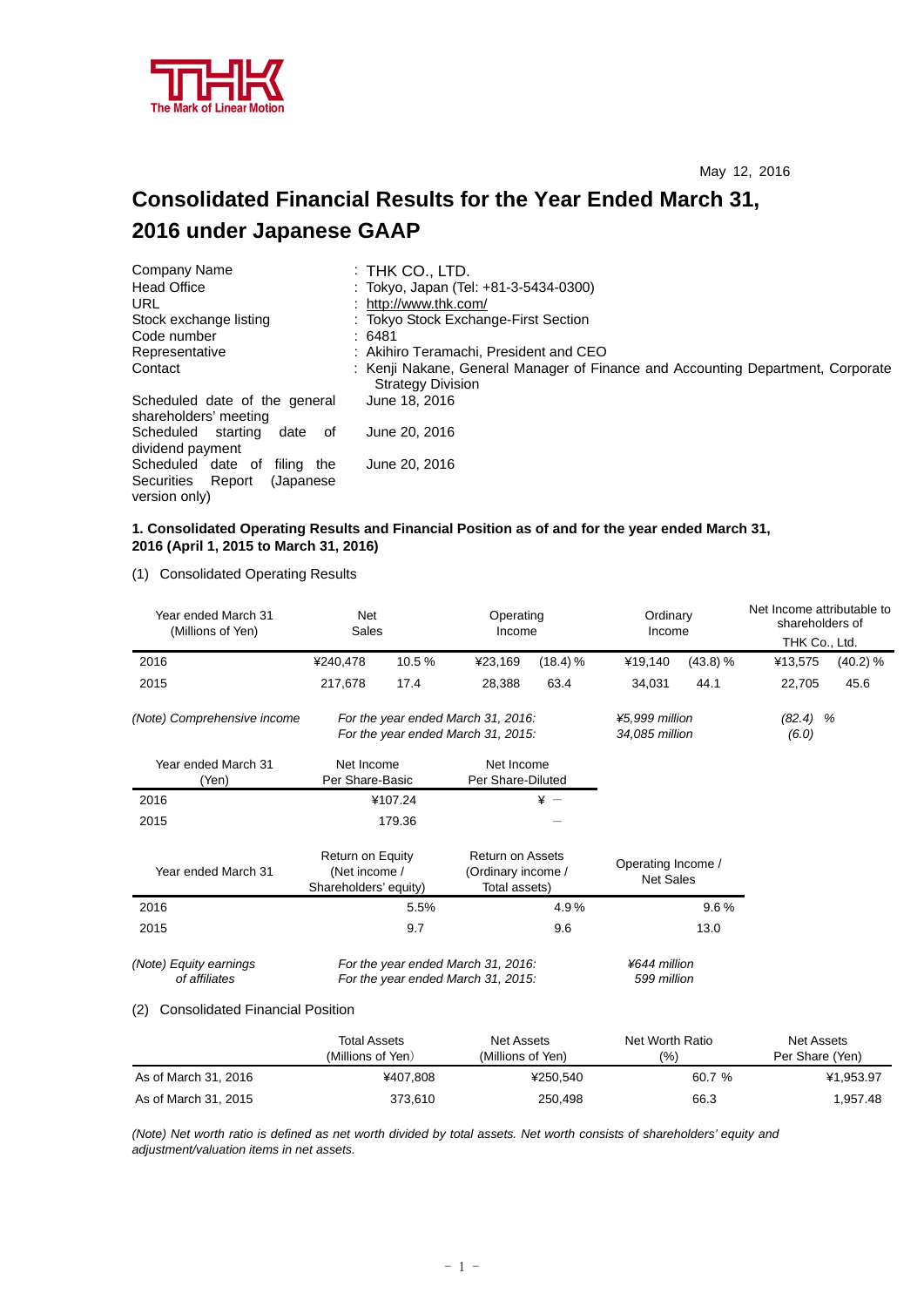# *Net worth As of March 31, 2016: ¥247,348 million*

 *As of March 31, 2015: 247,797 million* 

## (3) Consolidated Cash Flows

| Year ended March 31<br>(Millions of Yen) | Net Cash Provided by<br><b>Operating Activities</b> | Net Cash Used in<br><b>Investing Activities</b> | Net Cash Provided by<br>(Used in) Financing<br>Activities | Cash and Cash<br>Equivalents,<br>End of Year |
|------------------------------------------|-----------------------------------------------------|-------------------------------------------------|-----------------------------------------------------------|----------------------------------------------|
| 2016                                     | ¥19.753                                             | $*(62,685)$                                     | ¥19.252                                                   | ¥126.964                                     |
| 2015                                     | 23.384                                              | (8,714)                                         | (4, 742)                                                  | 155,239                                      |

#### **2. Dividends**

|                  | Dividend Per Share (Yen)                     |                                                    |                                                  |          |       |  |  |
|------------------|----------------------------------------------|----------------------------------------------------|--------------------------------------------------|----------|-------|--|--|
|                  | <b>First Quarter</b><br>end as of<br>June 30 | <b>Second Quarter</b><br>end as of<br>September 30 | <b>Third Quarter</b><br>end as of<br>December 31 | Year end | Total |  |  |
| 2015 (Actual)    |                                              | 20.00                                              |                                                  | 30.00    | 50.00 |  |  |
| 2016 (Actual)    |                                              | 25.00                                              |                                                  | 25.00    | 50.00 |  |  |
| 2017 (Projected) |                                              |                                                    |                                                  |          |       |  |  |

|                  | Total Amount of<br>Dividends for<br>the year<br>(Millions of Yen) | Payout Ratio<br>(Consolidated) | Cash Dividends<br>/ Net Assets<br>(Consolidated) |
|------------------|-------------------------------------------------------------------|--------------------------------|--------------------------------------------------|
| 2015 (Actual)    | 6.329                                                             | 27.9%                          | 2.7%                                             |
| 2016 (Actual)    | 6,329                                                             | 46.6%                          | 2.6%                                             |
| 2017 (Projected) | n/a                                                               |                                | n/a                                              |

The amounts of dividends for the year ending March 31, 2017 are planned to be determined in accordance with the targeted payout ratio of 30% on a consolidated basis and will be announced as soon as they are determined.

# **3. Forecasts for the year ending March 31, 2017 (April 1, 2016 to March 31, 2017)**

|                                             | <b>Net</b><br>Sales<br>(Millions of Yen) | Operating<br>Income<br>(Millions of Yen) | Ordinary<br>Income<br>(Millions of Yen) | Net Income<br>attributable to<br>shareholders of<br>THK Co., Ltd.<br>(Millions of Yen) | Net Income per<br>Share (Yen) |
|---------------------------------------------|------------------------------------------|------------------------------------------|-----------------------------------------|----------------------------------------------------------------------------------------|-------------------------------|
| Second Quarter ending<br>September 30, 2016 |                                          |                                          |                                         |                                                                                        |                               |
| (amount)                                    | ¥132,000                                 | ¥10,200                                  | ¥8,500                                  | ¥6,000                                                                                 | ¥47.40                        |
| (percentage)                                | 17.7%                                    | $(18.3)\%$                               | $(27.3)\%$                              | $(22.2)\%$                                                                             | n/a                           |
|                                             | <b>Net</b><br>Sales<br>(Millions of Yen) | Operating<br>Income<br>(Millions of Yen) | Ordinary<br>Income<br>(Millions of Yen) | Net Income<br>attributable to<br>shareholders of<br>THK Co., Ltd.<br>(Millions of Yen) | Net Income per<br>Share (Yen) |
| Year ending March 31,<br>2017               |                                          |                                          |                                         |                                                                                        |                               |
| (amount)                                    | ¥262,000                                 | ¥21,000                                  | ¥19,600                                 | ¥14,000                                                                                | ¥110.60                       |
| (percentage)                                | 8.9%                                     | (9.4)%                                   | 2.4%                                    | 3.1%                                                                                   | n/a                           |

 *(Note) The above forecasts are based upon the information currently available at the time of the announcement of this report. Actual performance may differ from the estimates due to various unforeseen factors.*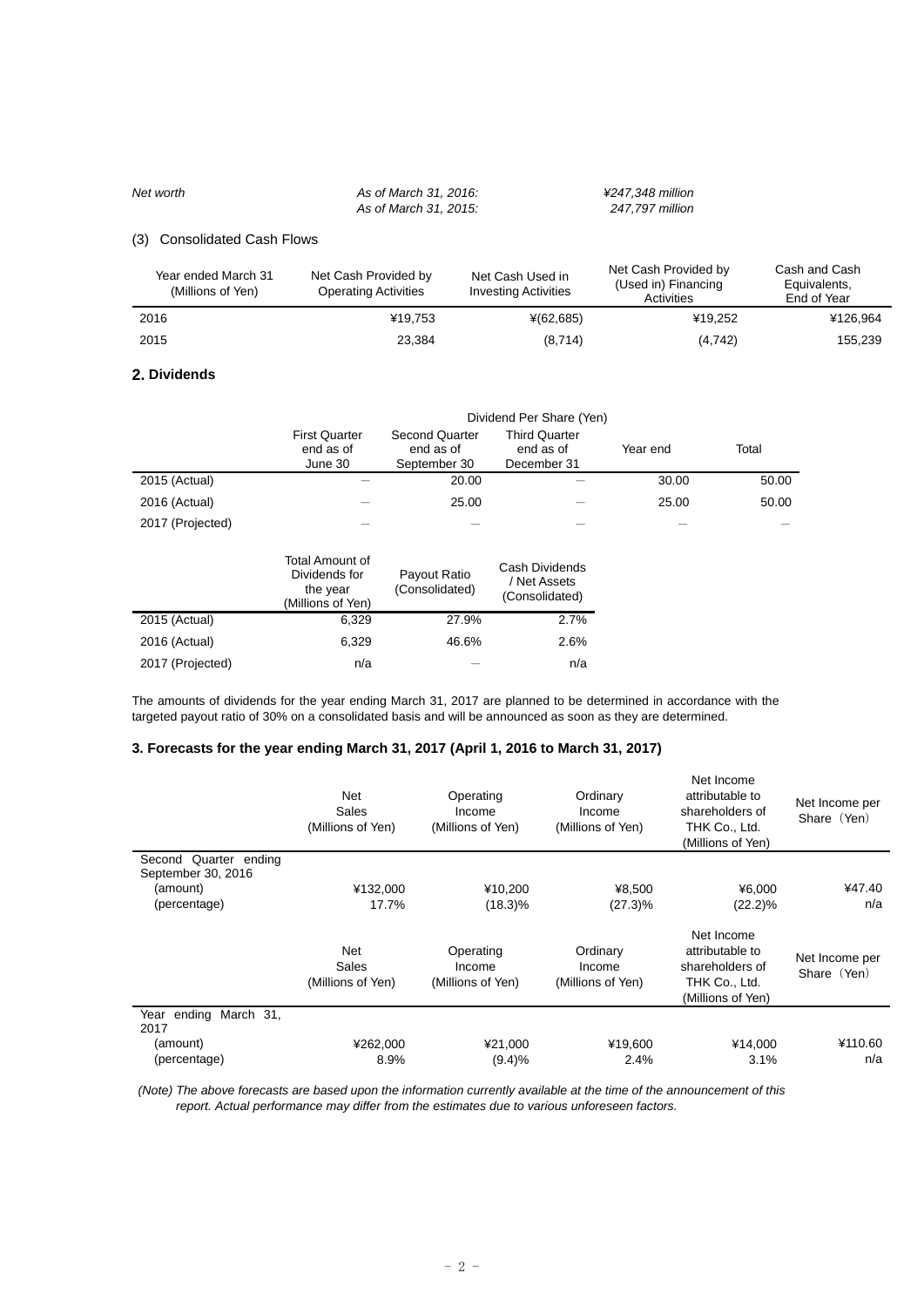# **4**.**Other Financial Information**

(1) Significant change in scope of consolidation:

(Newly consolidated subsidiaries)

- ・THK RHYTHM AUTOMOTIVE MICHIGAN CORPORATION
- ・THK RHYTHM AUTOMOTIVE CANADA LIMITED
- ・THK RHYTHM AUTOMOTIVE GmbH
- ・THK RHYTHM AUTOMOTIVE CZECH a. s.
- (2) Changes in accounting policy and estimates, and restatement due to:

| a.<br>b. |    | Changes in accounting standards<br>Other changes | Please refer to "5. Accounting Changes"<br>None |             |
|----------|----|--------------------------------------------------|-------------------------------------------------|-------------|
| (3)      |    | Number of shares                                 |                                                 |             |
|          | a. | Common stock issued, including treasury          |                                                 | (shares)    |
|          |    | stock, as of:                                    | March 31, 2016                                  | 133,856,903 |
|          |    |                                                  | March 31, 2015                                  | 133,856,903 |
|          | b. | Treasury stock as of:                            | March 31, 2016                                  | 7,269,394   |
|          |    |                                                  | March 31, 2015                                  | 7,266,746   |
|          |    | Average number of common stock for the           |                                                 |             |
|          |    | year ended:                                      | March 31, 2016                                  | 126,588,762 |
|          |    |                                                  | March 31, 2015                                  | 126.591.939 |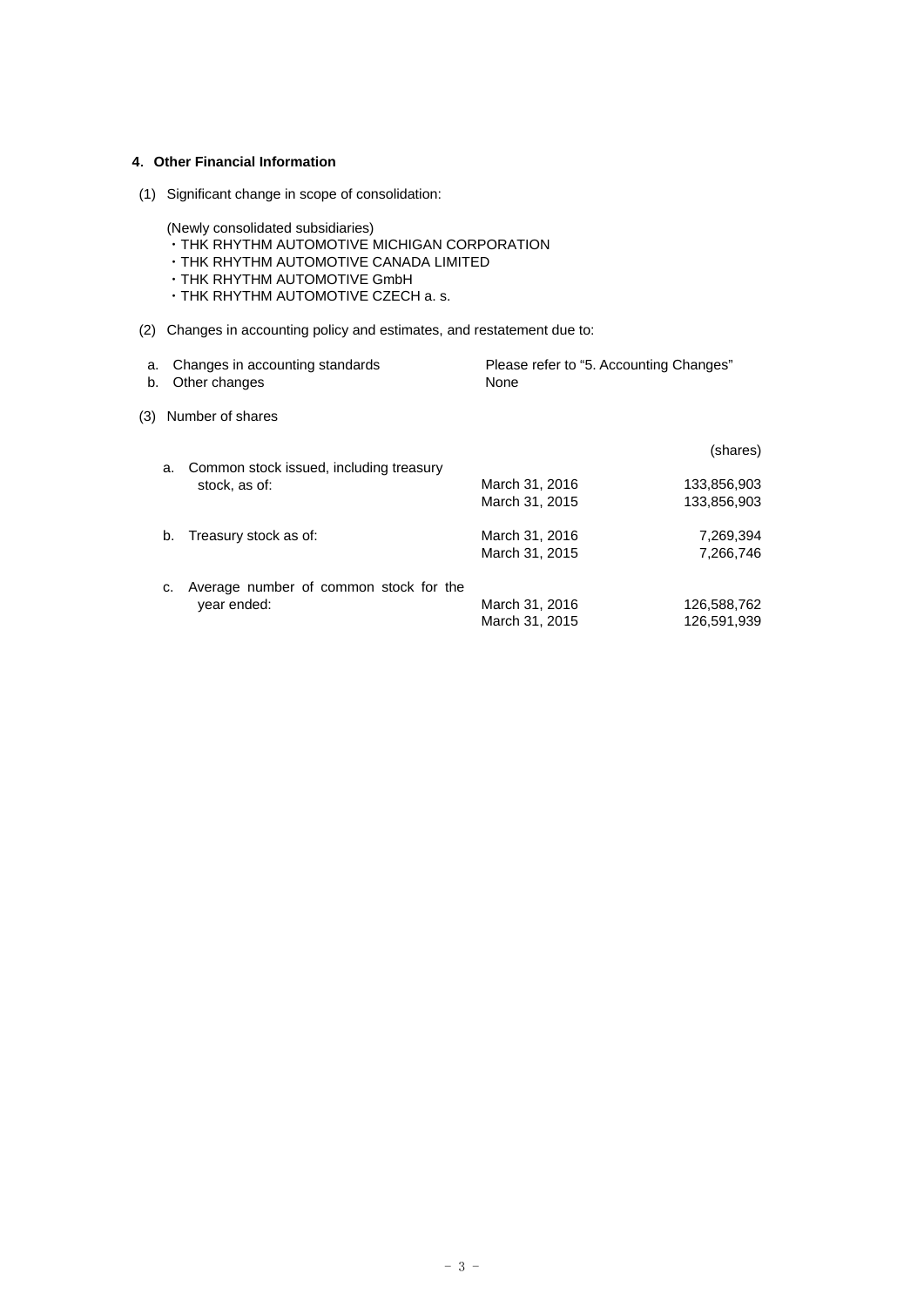#### **5**.**Accounting Changes**

Effective April 1, 2015, THK applied "Revised Accounting Standard for Business combinations" (Statement No. 21, issued by Accounting Standards Board of Japan ("ASBJ") on September 13, 2013), "Revised Accounting Standard for Consolidated Financial Statements" (Statement No. 22, issued by ASBJ on September 13, 2013) and "Revised Accounting Standard for Business Divestitures" (Statement No. 7, issued by ASBJ on September 13, 2013). In applying the new standards, THK recognized the difference associated with changes in equity in subsidiaries remaining under the control of THK as additional paid-in capital, and changed the accounting treatment of acquisition-related costs to the method under which such costs are recorded as expenses for the fiscal year they are incurred. For business combinations implemented on or after April 1, 2015, the accounting method has been changed to reflect the adjustments to the allocated amount of acquisition costs on the finalization of the provisional accounting treatment in the consolidated financial statements for the year containing the date of the business combinations. In addition, THK changed the presentation manner of net income and other items. In the new presentation manner, minority interests are presented as non-controlling interests. To reflect these changes, certain reclassifications have been made to the consolidated financial statements for the year ended March 31, 2015.

THK applied the new standards prospectively from the beginning of the year ended March 31, 2016 in accordance with the transitional treatments as prescribed in article 58-2 (4) of Revised Accounting Standard for Business combinations, article 44-5 (4) of Revised Accounting Standard for Consolidated Financial Statements, and article 57-4 (4) of Revised Accounting Standard for Business Divestitures.

As a result, the effect of applying the new standard was to decrease operating income, ordinary income and income before income taxes for the year ended March 31, 2016 each by ¥1,487 million.

In the consolidated statements of cash flows for the year ended March 31, 2016, cash flows from additional purchase or partial sale of a subsidiary's shares are included in cash flows from financing activities, whereas cash flows from related costs of acquisition of a new subsidiary or related costs of additional purchase or partial sale of a subsidiary's shares are included in cash flows from operating activities.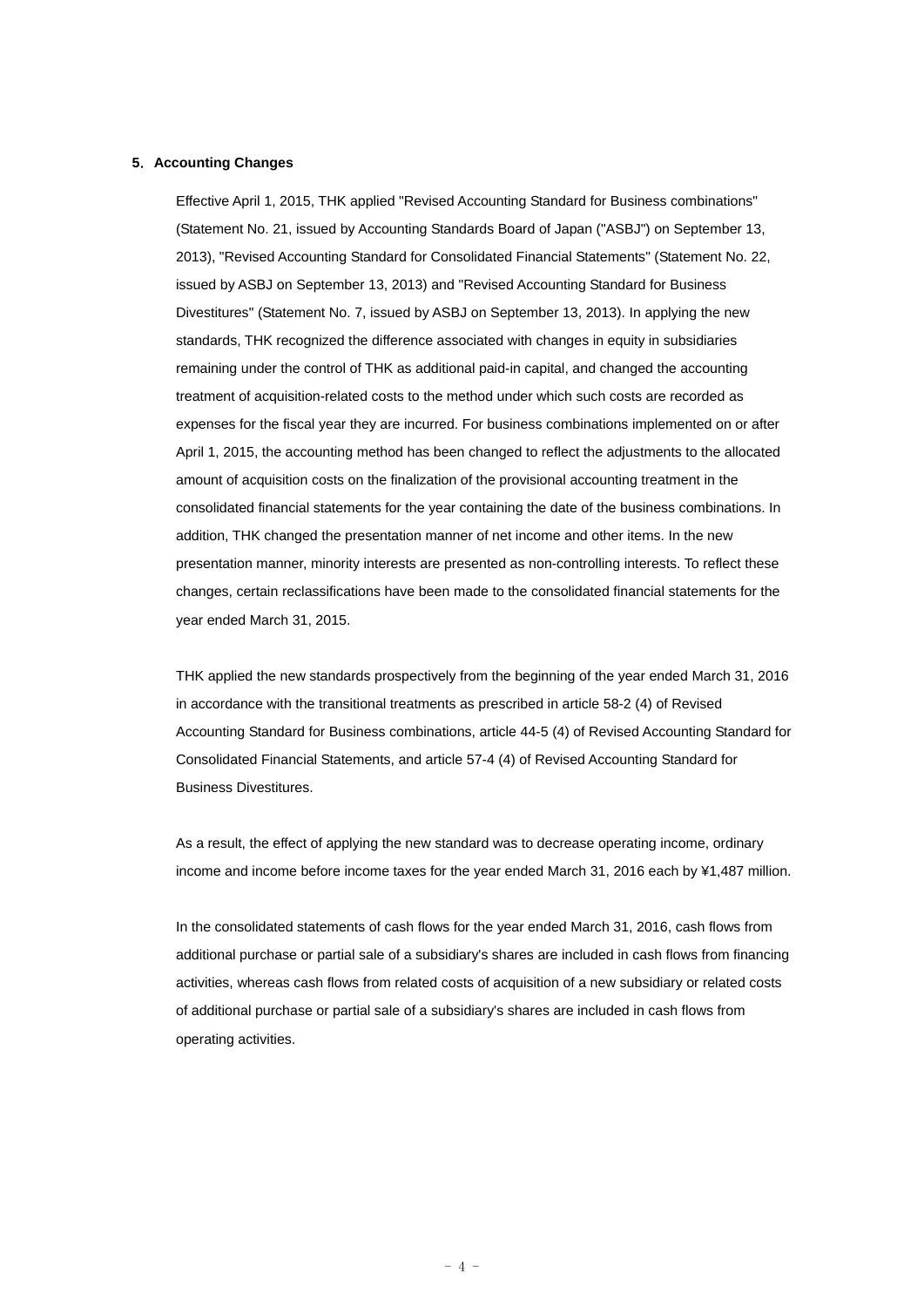# **For Reference: Outline of Non-consolidated Financial Statements**

#### **1. Non-Consolidated Operating Results and Financial Position as of and for the year ended March 31, 2016 (April 1, 2015 to March 31, 2016)**

# (1) Operating Results

| Year Ended March 31<br>(Millions of Yen) | <b>Net</b><br>Sales           |         |                                 | Operating<br>Income |         | Ordinary<br>Income | Net<br>Income |          |
|------------------------------------------|-------------------------------|---------|---------------------------------|---------------------|---------|--------------------|---------------|----------|
| 2016                                     | ¥126,127                      | (5.0) % | ¥17,925                         | $(18.1)$ %          | ¥16.068 | (41.3) %           | ¥11.855       | (32.6) % |
| 2015                                     | 132.786                       | 18.7    | 21.899                          | 58.6                | 27.378  | 45.7               | 17.585        | 43.5     |
| Year Ended March 31<br>Yen)              | Net Income<br>Per Share-Basic |         | Net Income<br>Per Share-Diluted |                     |         |                    |               |          |
| 2016                                     |                               | ¥93.65  |                                 | $* -$               |         |                    |               |          |
| 2015                                     |                               | 138.91  |                                 |                     |         |                    |               |          |

### (2) Financial Position

|                      | <b>Total Assets</b><br>(Millions of Yen) | Net Assets<br>(Millions of Yen) | Net Worth Ratio<br>(9/0) | Net Assets<br>Per Share (Yen) |
|----------------------|------------------------------------------|---------------------------------|--------------------------|-------------------------------|
| As of March 31, 2016 | ¥317.754                                 | ¥197.965                        | 62.3 %                   | ¥1.563.82                     |
| As of March 31, 2015 | 296,140                                  | 193.719                         | 65.4                     | 1,530.25                      |

*(Note) Net worth ratio is defined as net worth divided by total assets. Net worth consists of shareholders' equity and adjustment/valuation items in net assets.* 

| Net worth | As of March 31, 2016: | ¥197.965 million |
|-----------|-----------------------|------------------|
|           | As of March 31, 2015: | 193.719 million  |

### **2. Non-Consolidated forecasts for the year ending March 31, 2017 (April 1, 2016 to March 31, 2017)**

|                                             | <b>Net</b><br>Sales<br>(Millions of Yen) | Operating<br>Income<br>(Millions of Yen) | Ordinary<br>Income<br>(Millions of Yen) | <b>Net</b><br>Income<br>(Millions of Yen) | Net Income per<br>Share (Yen) |
|---------------------------------------------|------------------------------------------|------------------------------------------|-----------------------------------------|-------------------------------------------|-------------------------------|
| Second Quarter ending<br>September 30, 2016 |                                          |                                          |                                         |                                           |                               |
| (amount)                                    | ¥57.100                                  | ¥5.400                                   | ¥4.100                                  | ¥3.000                                    | ¥23.70                        |
| (percentage)                                | $(11.2)\%$                               | $(42.3)\%$                               | $(56.2)\%$                              | (56.2)%                                   | n/a                           |
|                                             | Net<br>Sales<br>(Millions of Yen)        | Operating<br>Income<br>(Millions of Yen) | Ordinary<br>Income<br>(Millions of Yen) | <b>Net</b><br>Income<br>(Millions of Yen) | Net Income per<br>Share (Yen) |
| ending March 31.<br>Year<br>2017            |                                          |                                          |                                         |                                           |                               |
| (amount)                                    | ¥115.800                                 | ¥11.600                                  | ¥11.000                                 | ¥7.900                                    | ¥62.41                        |
| (percentage)                                | (8.2)%                                   | $(35.3)\%$                               | $(31.5)\%$                              | $(33.4)\%$                                | n/a                           |

*(Note) The above forecasts are based upon the information currently available at the time of the announcement of this report. Actual performance may differ from the estimates due to various unforeseen factors.*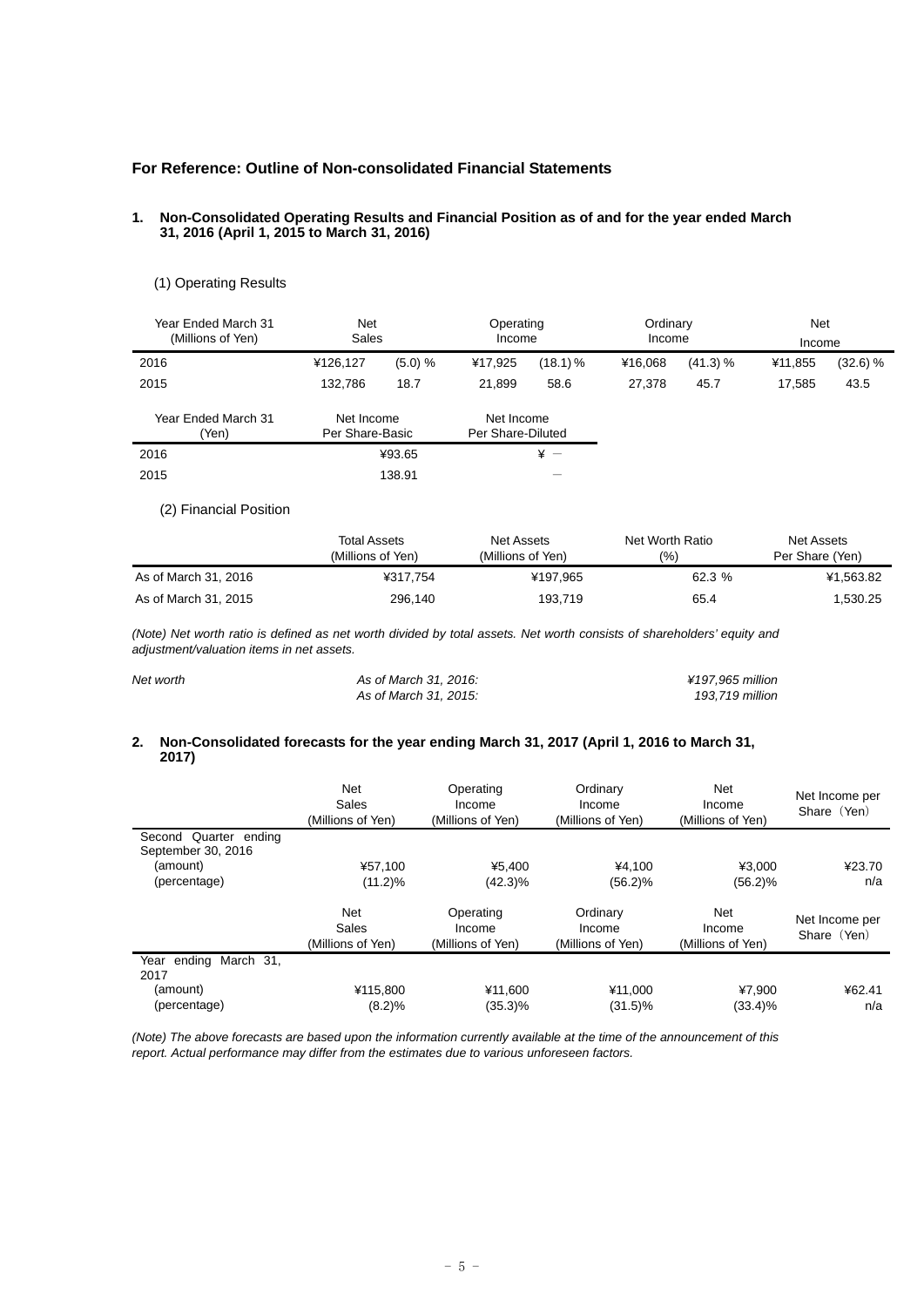# **Management's Discussion and Analysis**

#### **1, Operating results (From April 1, 2015 to March 31, 2016)**

### **(1) Summary of overall performance**

During this fiscal year, the economic growth in emerging countries such as China slowed down; however, the world economy continued the modest recovery trend which was mainly led by Europe and the United States of America. In Japan, the economy made a mild recovery; however, there were some weaknesses particularly in production and exports.

The THK Group has identified "Full-Scale Globalization" and the "Development of New Business Areas" as cornerstones of its growth strategy to expand the markets of its products such as LM Guide (Linear Motion Guide). As to Full-Scale Globalization, while the markets in emerging countries such as China are growing by dint of the factory automation progress, which is also spreading to developed-country users, the THK Group endeavors to expand its global sales network to meet such demand. Regarding Development of New Business Areas, while the THK Group's products are getting widely adopted in new business fields such as medical equipment, aircraft, robot, and renewable energy, the THK Group is working on expanding sales of not only existing products but also new developed products. The THK Group is also committed to increase its sales by strengthening its sales structure and marketing strategy functions.

In this fiscal year, the THK Group operated proactively to expand its sales with its strengthened operating structure on a global scale. Moreover, in order to further expand its transportation equipment business, THK acquired the linkage and suspension business of TRW Automotive Inc. in Europe and North America through a business transfer on August 31, 2015. In relation to this business transfer, THK has included four subsidiaries into the scope of consolidation as THK RHYTHM AUTOMOTIVE ("TRA"). Along with the favorable effect of the weaker yen as compared to the level a year earlier, net sales for the year amounted to ¥240,478 million, up ¥22,799 million, or 10.5%, compared to the figure a year earlier.

On the cost front, the cost of sales to sales ratio worsened by 2.6% from a year earlier to 71.8% because of increased fixed costs in conjunction with the investments for the future growth.

As to selling, general and administrative expenses, the THK Group made endeavors to contain costs and improve operating efficiency while sales were increasing. However, ratio to net sales worsened by 0.8% from a year earlier to 18.5% due to ¥ 1,487 million of the related costs of the aforementioned business transfer.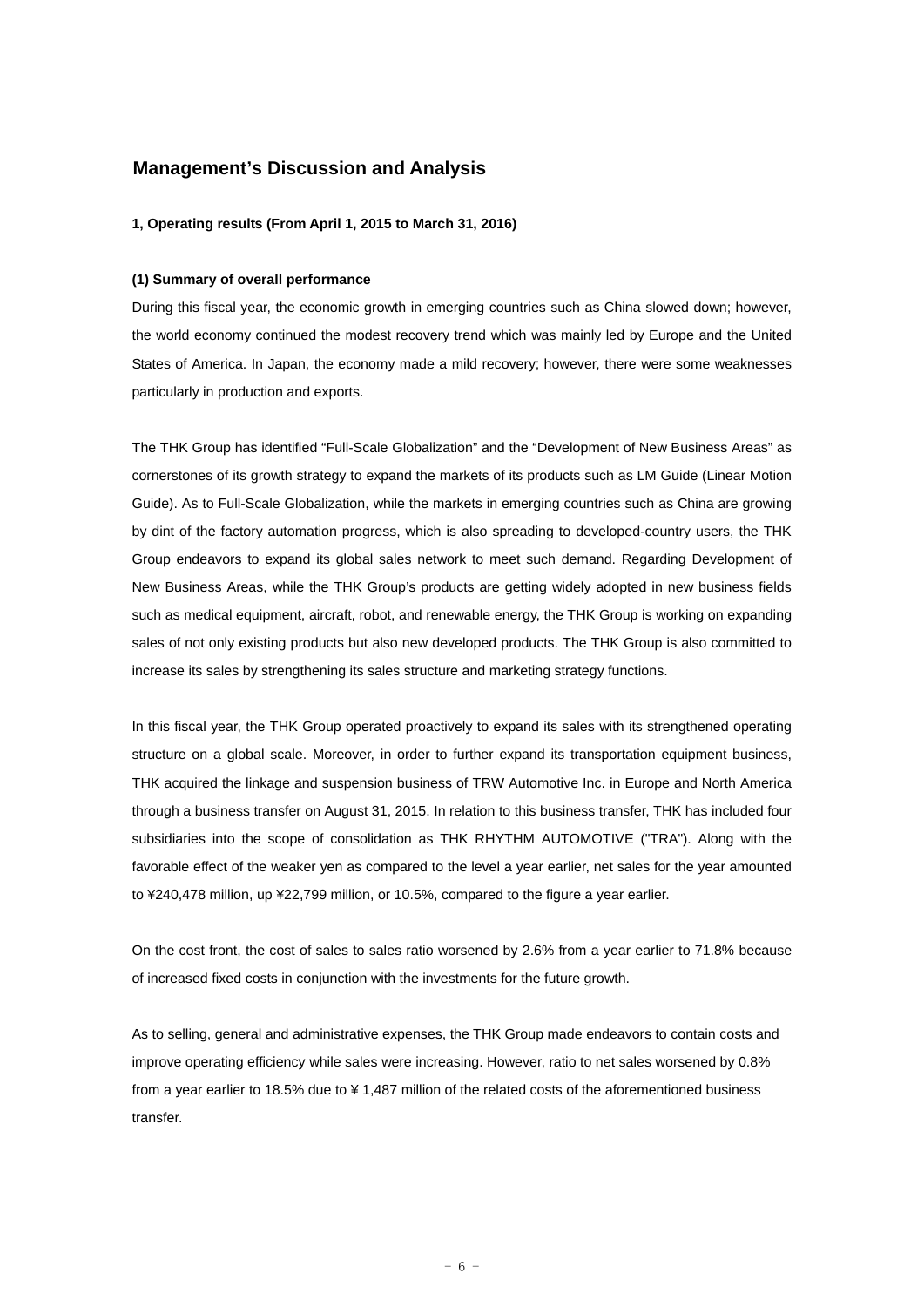As a result, operating income decreased from a year earlier by ¥5,218 million, or 18.4%, to ¥23,169 million. Ratio to net sales dropped by 3.4% to 9.6%.

Total non-operating income was ¥2,766 million. Major components of non-operating income were ¥644 million of equity earnings of affiliates and ¥407 million of interest income. Total non-operating expense was ¥6,795 million. The major components of non-operating expenses were ¥5,716 million of foreign exchange loss (net) due to the rise of the yen around the end of the year and ¥426 million of interest expenses. As a result, ordinary income decreased from a year earlier by ¥14,890 million, or 43.8%, to ¥19,140 million. Net income attributable to owners of the parent for the year also decreased from a year earlier by ¥9,130 million, or 40.2%, to ¥13,575 million.

#### **(2) Segment Information**

#### (Japan)

In Japan, the economy made a mild recovery; however, there were some weaknesses particularly in production and exports. In such a situation, the THK Group operated proactively and cultivated new business fields such as seismic isolation and damping systems; however, sales dropped by ¥3,006 million, or 2.5%, to ¥118,851 million, compared to the figure a year earlier. This was mainly attributable to the decreased demand for small machine tool products and electronics-related products that had been driven by the investments related to smart phones. Operating income (segment income) amounted to ¥19,719 million, down ¥5,391 million, or 21.5%, from the figure a year earlier due mainly to the decreased sales and increases in various costs in conjunction with the measures implemented for the future growth.

#### (The Americas)

In the Americas, while there were some weaknesses particularly in exports and capital investments, the economy continuously recovered owing to the robust consumer spending. In such a situation, the production and sales sections worked in unison to expand and deepen transactions with existing customers and to cultivate new business fields such as medical equipment, aircraft, and energy-related business. Because of these endeavors, the THK Group successfully increased its sales to the general machine industry and the transportation equipment industry. Along with the impact of two TRA subsidiaries in the Americas newly consolidated and the favorable effect of the weaker yen as compared to the level a year earlier, net sales for the year amounted to ¥49,491 million, up ¥14,848 million, or 42.9%, from the figure a year earlier. Operating income (segment income) amounted to ¥2,096 million, up ¥562 million, or 36.7%, from the figure a year earlier.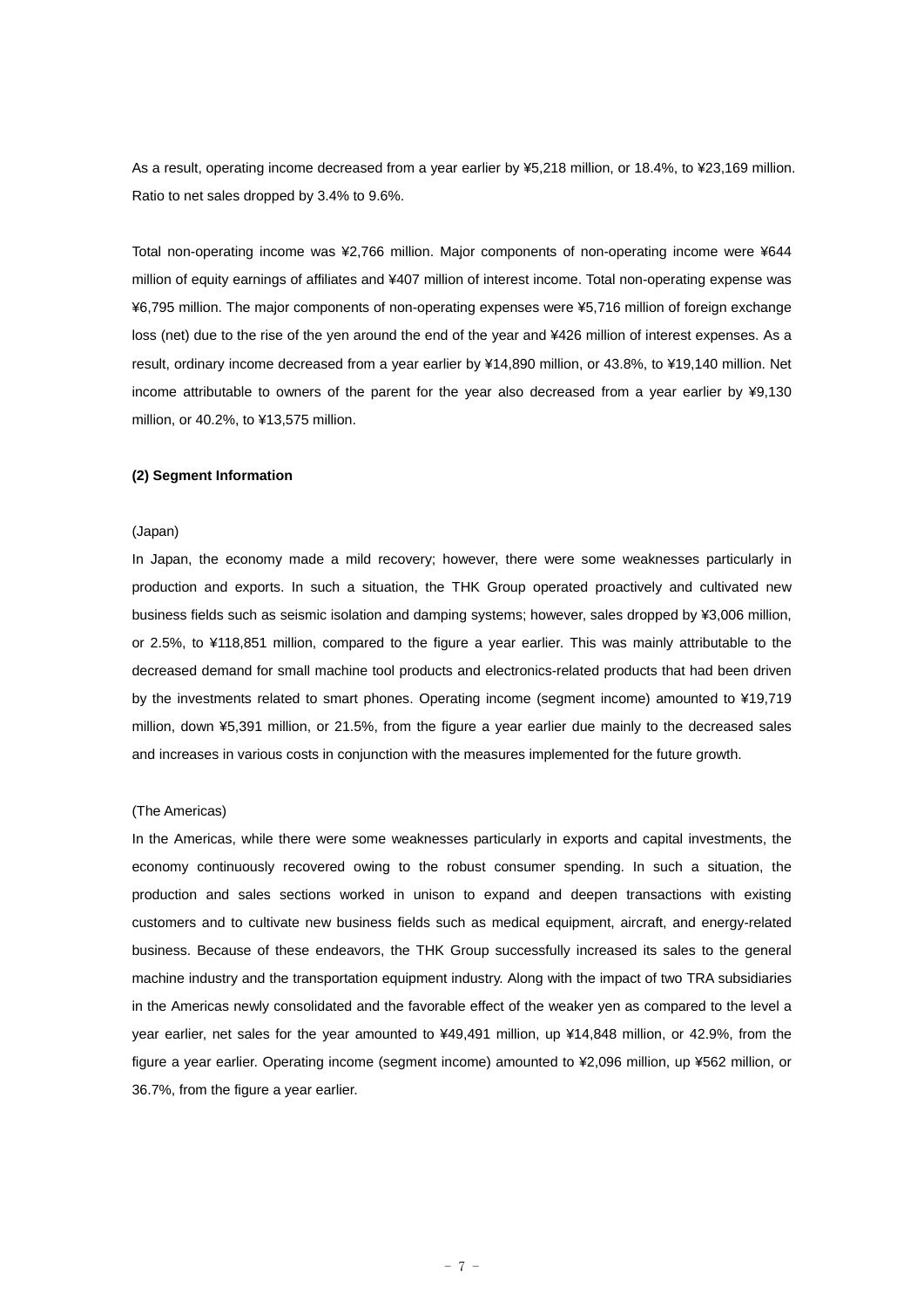#### (Europe)

In Europe, the signs of recovery were continuously seen. In such a situation, the production and sales sections proactively worked in unison to expand transactions with existing customers and to cultivate new business fields such as aircraft, railway vehicle-related, household goods, and space-defense business. Consequently, the THK Group successfully increased its sales, especially to the machine tool industry. Along with the impact of two TRA subsidiaries in Europe newly consolidated, sales in Europe amounted to ¥31,223 million, up ¥11,031 million, or 54.6%, from the figure a year earlier. Operating income (segment income) dropped to ¥632 million, down ¥718 million, or 53.2%, due mainly to proactive measures implemented for the future growth.

#### (China)

In China, the THK Group's products were getting widely adopted because of the factory automation progress brought by the shortage in labor and the hike in personnel expenses. In such a situation, the THK Group implemented aggressive business activities with its strengthened sales channels; however, sales amounted to ¥28,173 million, down ¥102 million, or 0.4%, from the figure a year earlier. This was mainly attributable to overall decreases in demand because of the economic slowdown in China and less demand for small machine tool products related to smart phones, despite the favorable effect of the weaker yen as compared to the level a year earlier. The THK Group recorded ¥1,344 million of operating loss (segment loss), a turnaround of ¥1,801 million from operating income (segment income) recorded in a year earlier, due mainly to proactive investments for the future growth.

# (Other)

In other countries and regions, the THK Group continued to expand and deepen transactions with existing customers and to cultivate new customers while expanding its sales channels by setting up a new business hub in India and customer support centers in the ASEAN countries. However, the economic slowdown of China influenced in some areas of Other segment. As a result, net sales for the year amounted to ¥12,738 million, up ¥28 million, or 0.2%, from the figure a year earlier. Operating income (segment income) amounted to ¥1,267 million, down ¥25 million, or 2.0%, from the figure a year earlier.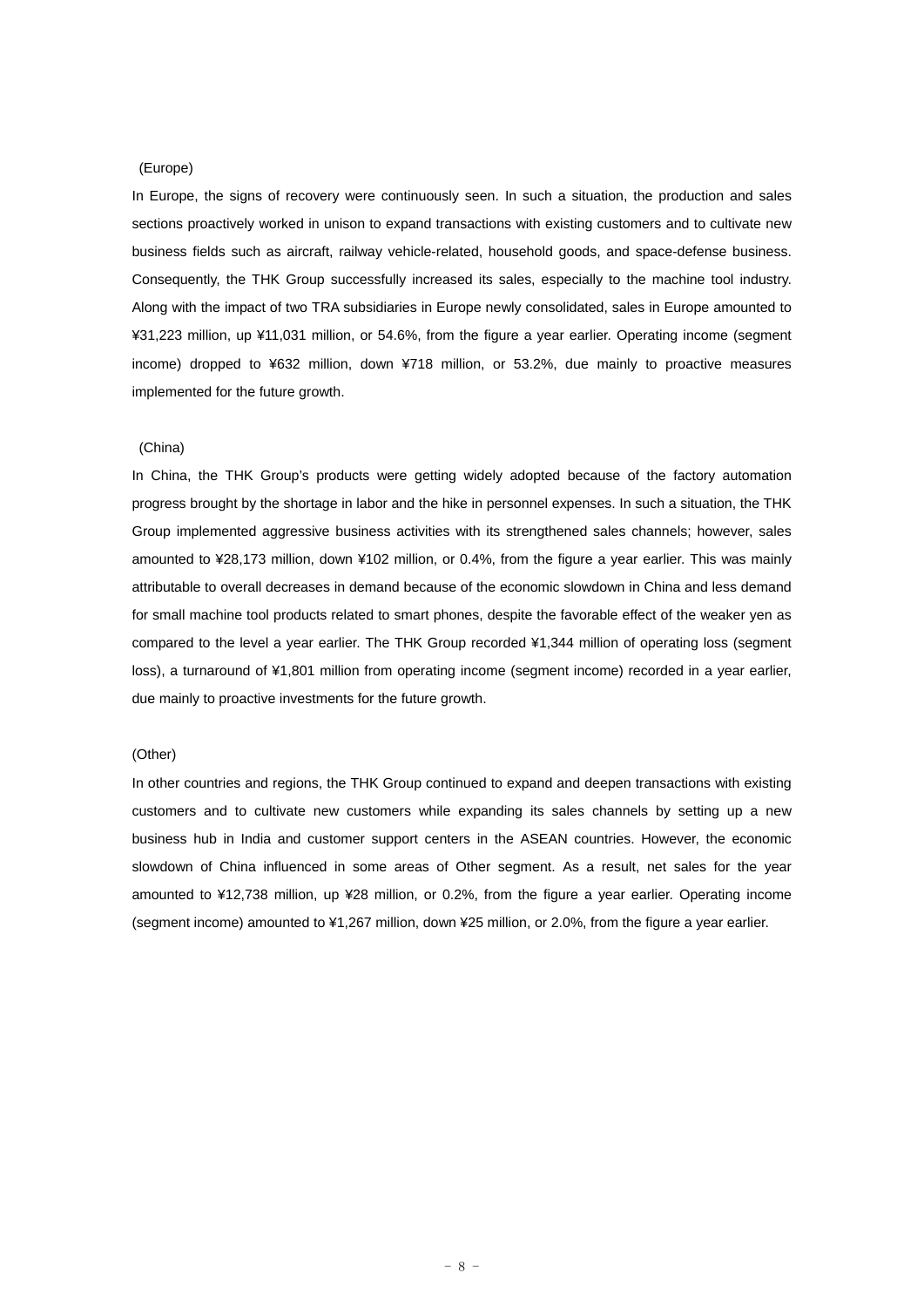#### **(3) Forecasts for the fiscal year ending March 31, 2017**

Although the latest demand situation has been weaker and the yen has been stronger than those in the previous year, we expect ¥262,000 million of net sales for the year ending March 31, 2017, considering the consolidation of the four TRA subsidiaries. However, we expect ¥21,000 million of operating income, ¥19,600 million of ordinary income, and ¥14,000 million of net income attributable to the owners of the parent, considering less sales mainly to the industrial equipment industry and the effect of foreign exchange.

#### -Consolidated

|                     | Net Sales | Operating Income | Ordinary Income | Net Income |
|---------------------|-----------|------------------|-----------------|------------|
| Millions of Yen     | ¥262.000  | ¥21.000          | ¥19.600         | ¥14.000    |
| Component ratio (%) | 100.0%    | 8.0%             | 7.5%            | 5.3%       |
| Fluctuation (%)     | 8.9%      | (9.4)%           | 2.4%            | 3.1%       |

 *(Note) Average exchange rates assumed and used for above forecasts are as follows: U.S. dollar 1=¥105.00 Euro 1=¥120.00* 

## **2, Financial position (As of March 31, 2016)**

Total assets stood at ¥407,808 million, ¥34,197 million more than the previous fiscal year-end, due mainly to a combined effect of increase in (a) accounts and notes receivable by ¥7,701 million, (b) merchandise and finished goods by ¥2,881 million, (c) work in process by ¥1,167 million, (d) raw materials and supplies by ¥2,218 million, (e) buildings and structures (net) by ¥1,069 million, (f) machinery, equipment and vehicles by ¥5,793 million, (g) land by ¥1,138 million, (h) construction in progress by ¥3,852 million and (i) goodwill by ¥12,200 million, and decrease in cash and cash equivalents by ¥28,275 million,

Total liabilities stood at ¥157,268 million, ¥34,156 million more than the previous fiscal year-end, due mainly to a combined effect of increase in (a) accounts and notes payable by ¥5,831 million, (b) bonds by ¥10,000 million, (c) long-term loans payable by ¥20,280 million, (d) deferred tax liabilities by ¥2,141 million and (e) net defined benefit liability by ¥2,230 million, and decrease in (a) current portion of long-term bonds by ¥7,000 million and (b) income taxes payable by ¥6,607 million.

Net assets stood at ¥250,504 million, ¥41 million more than the previous fiscal year-end, due mainly to a combined effect of increase in retained earnings by ¥6,612 million and decrease in (a) foreign currency translation adjustments by ¥5,181 million and (b) remeasurements of defined benefit plans by ¥1,227 million.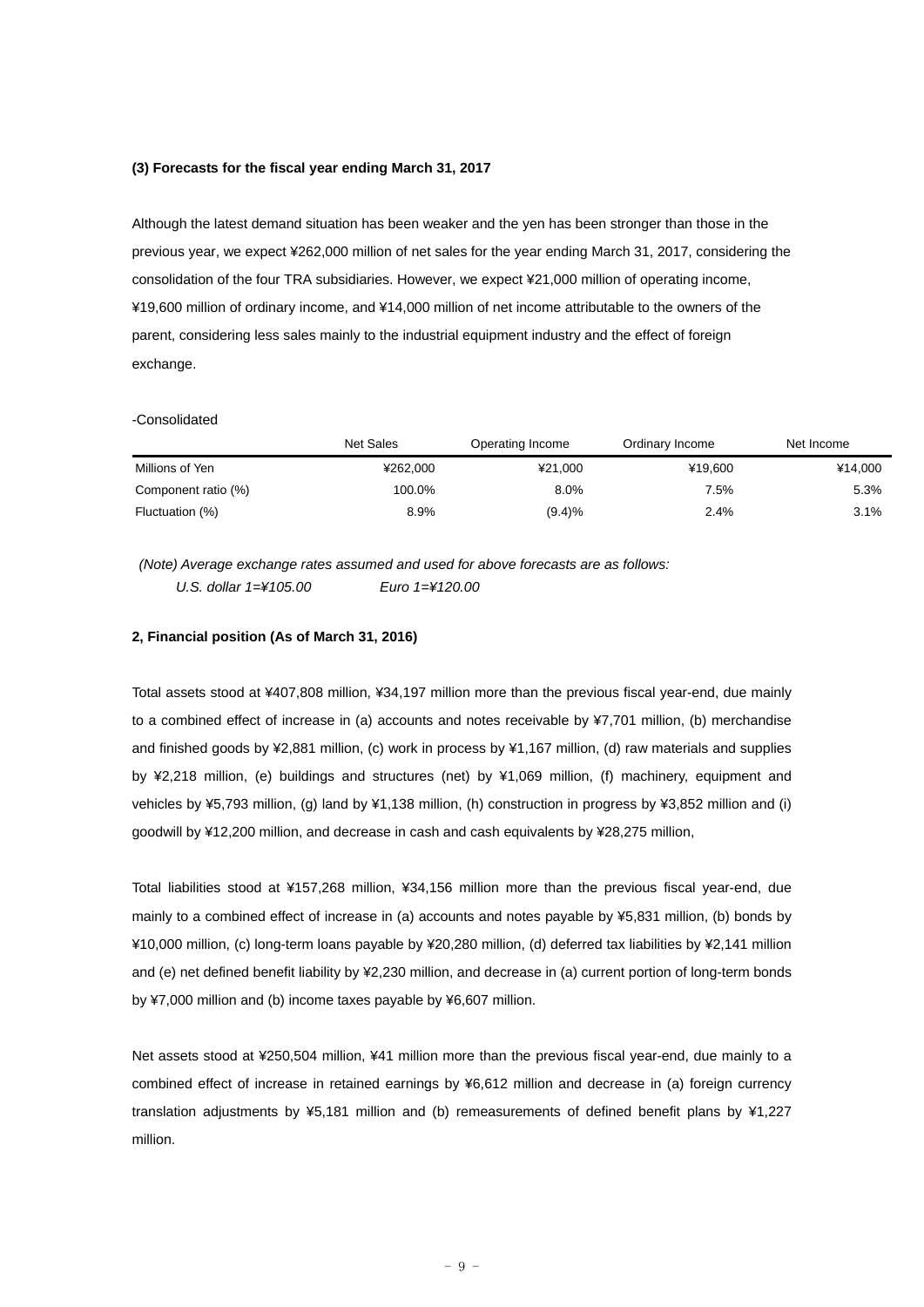### **For reference: Cash Flow Indices**

| Year ended March 31                                    | 2012 | 2013 | 2014 | 2015  | 2016 |
|--------------------------------------------------------|------|------|------|-------|------|
| Net Worth / Total Assets (%)                           | 60.3 | 63.9 | 65.3 | 66.3  | 60.7 |
| Market Capitalization /<br>Total Assets (%)            | 78.1 | 83.0 | 92.2 | 109.6 | 68.1 |
| Interest-bearing Debt /<br>Operating Cash Flow (years) | 3.6  | 2.9  | 2.5  | 2.6   | 4.3  |
| Operating Cash Flow /<br>Interest Paid (times)         | 25.3 | 28.7 | 29.5 | 57.8  | 46.3 |

*(Note 1) All indices are computed based on consolidated data.* 

*(Note 2) Market capitalization equals the stock price at the end of year multiplied by the number of issued shares at the end of year.* 

# **Basic Policies Regarding Distribution of Profits and Dividends**

Not only its basic policy which is to provide shareholders with stable and continuous dividends, THK also places priority on providing shareholders with proactive distribution of profit befitting operating results, simultaneously strengthening its financial soundness by securing internal reserve. THK plans to make effective use of internal reserve by investing it to research and development activities, production facilities, and IT systems, to respond globalization.

In accordance with these policies, the Company plans ¥25.00 per share for the year-end dividends. As a result, cash dividends applicable for the year ended March 31, 2016 will be ¥50.00 per share, including the interim dividends of ¥25.00 per share.

The amounts of dividends for the year ending March 31, 2017 are planned to be determined in accordance with the targeted payout ratio of 30% on a consolidated basis.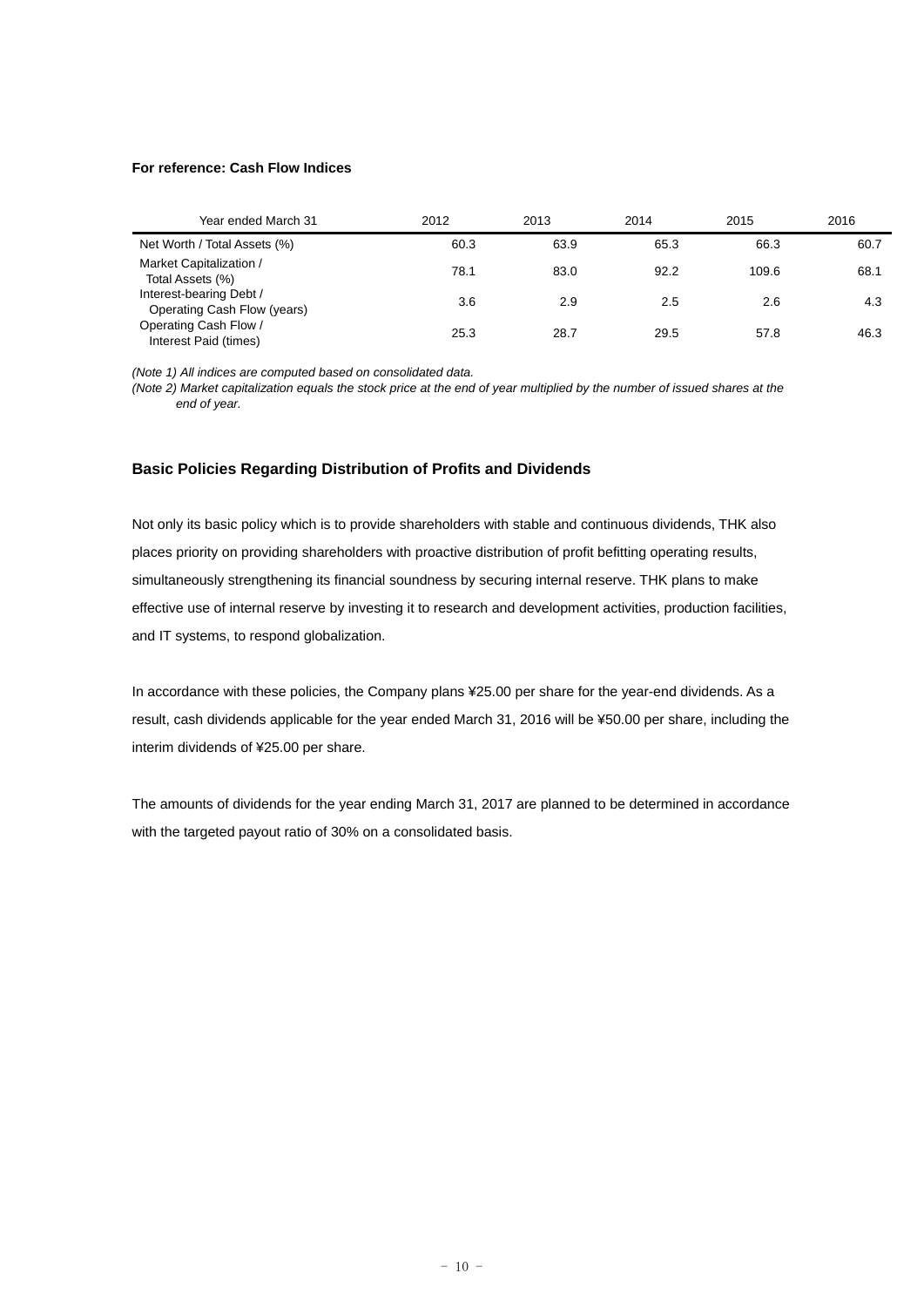# **Consolidated Financial Statements**

# Consolidated Balance Sheets

|                                          |                      | (Millions of Yen)    |
|------------------------------------------|----------------------|----------------------|
|                                          | Year End             | Year End             |
|                                          | -Previous Year       | -Current Year        |
|                                          | As of March 31, 2015 | As of March 31, 2016 |
| <b>Assets</b>                            |                      |                      |
| Current assets:                          |                      |                      |
| Cash and bank deposits                   | ¥155,239             | ¥126,964             |
| Accounts and notes receivable            | 58,276               | 65,977               |
| Electronically recorded monetary claims  | 5,174                | 5,523                |
| Merchandise and finished goods           | 13,738               | 16,619               |
| Work in process                          | 6,184                | 7,352                |
| Raw materials and supplies               | 13,051               | 15,270               |
| Deferred tax assets                      | 3,968                | 2,573                |
| Short-term loans receivable              | 2                    | 4                    |
| Other current assets                     | 4,924                | 8,735                |
| Less: Allowance for bad debts            | (145)                | (162)                |
| Total current assets                     | 260,414              | 248,858              |
| Fixed assets:                            |                      |                      |
| Property, plant and equipment:           |                      |                      |
| Buildings and structures                 | 68,323               | 70,389               |
| Accumulated depreciation                 | (35, 811)            | (36, 846)            |
| Accumulated impairment losses            | (38)                 |                      |
| Buildings and structures-net             | 32,473               | 33,543               |
| Machinery, equipment and vehicles        | 162,680              | 174,814              |
| Accumulated depreciation                 | (118, 373)           | (124, 713)           |
| Machinery, equipment and vehicles-net    | 44,307               | 50,101               |
| Land                                     | 12,859               | 13,998               |
| Construction in progress                 | 5,001                | 8,854                |
| Other                                    | 19,119               | 19,569               |
| Accumulated depreciation                 | (16, 028)            | (16, 638)            |
| Other-net                                | 3,090                | 2,931                |
| Total property, plant and equipment –net | 97,732               | 109,428              |
| Intangibles                              |                      |                      |
| Goodwill                                 | 580                  | 12,780               |
| Other                                    | 3,821                | 23,688               |
| Total intangibles                        | 4,401                | 36,468               |
| Investments and other                    |                      |                      |
| Long-term investments in securities      | 8,096                | 7,052                |
| Net defined benefit asset                | 67                   | 1,493                |
| Deferred tax assets                      | 1,171                | 2,060                |
| Other                                    | 1,774                | 2,545                |
| Less: Allowance for bad debts            | (47)                 | (99)                 |
| Total investments and other              | 11,062               | 13,052               |
| Total fixed assets                       | 113,196              | 158,950              |
| <b>Total assets</b>                      | 373,610              | 407,808              |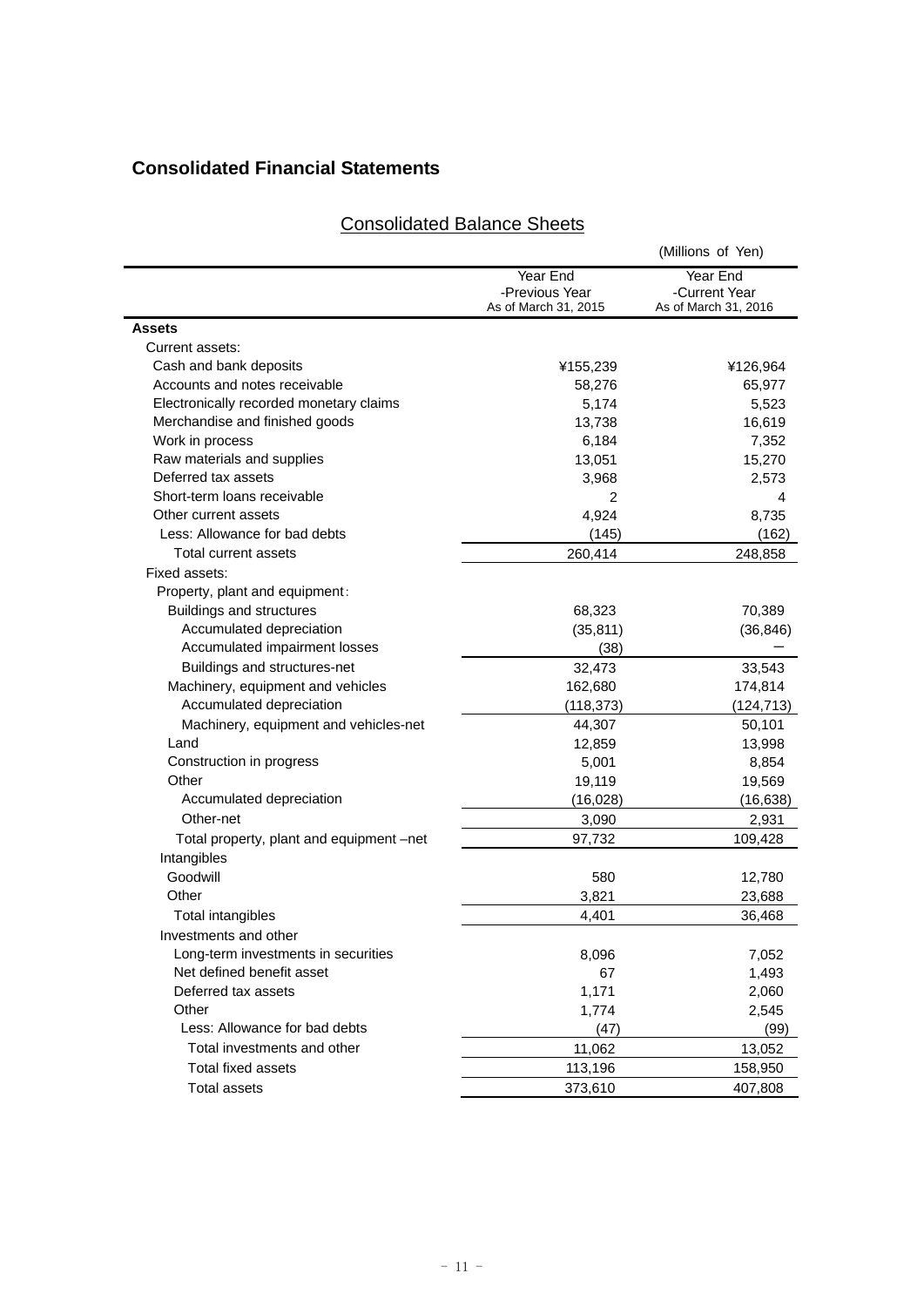|                                               |                      | (Millions of Yen)    |
|-----------------------------------------------|----------------------|----------------------|
|                                               | Year End             | Year End             |
|                                               | -Previous Year       | -Current Year        |
|                                               | As of March 31, 2015 | As of March 31, 2016 |
| <b>Liabilities</b>                            |                      |                      |
| <b>Current liabilities:</b>                   |                      |                      |
| Accounts and notes payable                    | ¥14,298              | ¥20,129              |
| Electronically recorded obligations           | 15,255               | 16,544               |
| Current portion of long-term bonds            | 7,000                |                      |
| Lease obligation                              | 299                  | 190                  |
| Income taxes payable                          | 7,413                | 806                  |
| Accrued bonuses to employees                  | 3,225                | 3,193                |
| Other                                         | 12,678               | 18,707               |
| <b>Total current liabilities</b>              | 60,171               | 59,572               |
| Long-term liabilities:                        |                      |                      |
| <b>Bonds</b>                                  | 43,000               | 53,000               |
| Long-term loans payable                       | 10,000               | 30,280               |
| Lease obligation                              | 330                  | 234                  |
| Deferred tax liabilities                      | 3,347                | 5,488                |
| Reserve for retirement benefits for directors |                      |                      |
| and corporate auditors                        | 110                  | 129                  |
| Reserve for product warranty                  | 156                  | 142                  |
| Net defined benefit liability                 | 4,964                | 7,195                |
| Other                                         | 1,030                | 1,224                |
| Total long-term liabilities                   | 62,940               | 97,695               |
| <b>Total liabilities</b>                      | 123,112              | 157,268              |
| <b>Net assets</b>                             |                      |                      |
| Shareholders' equity :                        |                      |                      |
| Common stock                                  | 34,606               | 34,606               |
| Additional paid-in capital                    | 44,584               | 44,584               |
| Retained earnings                             | 158,463              | 165,076              |
| Treasury stock                                | (13, 943)            | (13,950)             |
| Total shareholders' equity                    | 223,711              | 230,317              |
| Accumulated other comprehensive income:       |                      |                      |
| Net unrealized gain on available-for-sale     |                      |                      |
| securities                                    | 1,312                | 665                  |
| Foreign currency translation adjustments      | 22,940               | 17,759               |
| Remeasurements of defined benefit plans       | (166)                | (1, 394)             |
| Total accumulated other comprehensive         |                      |                      |
| income                                        | 24,086               | 17,030               |
| Non-controlling Interests                     | 2,701                | 3,192                |
| Total net assets                              | 250,498              | 250,540              |
| Total liabilities and net assets              | 373,610              | 407,808              |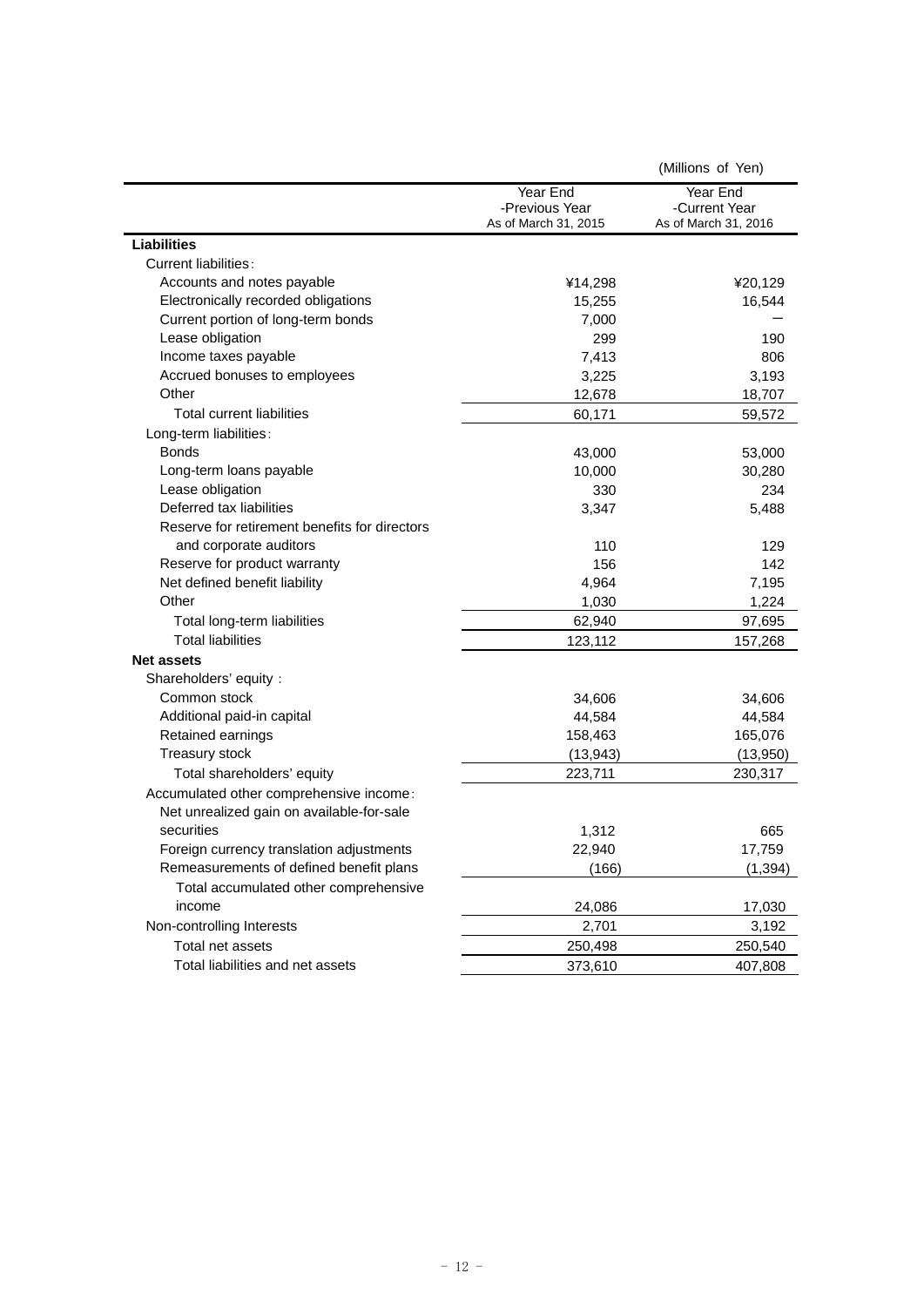| <b>Consolidated Statements of Income</b> |  |  |
|------------------------------------------|--|--|
|                                          |  |  |

|                                               |                                                                           | (Millions of Yen)                                                         |
|-----------------------------------------------|---------------------------------------------------------------------------|---------------------------------------------------------------------------|
|                                               | Year Ended<br>March 31, 2015<br>(From April 1, 2014<br>to March 31, 2015) | Year Ended<br>March 31, 2016<br>(From April 1, 2015<br>to March 31, 2016) |
| Net sales                                     | ¥217,678                                                                  | ¥240,478                                                                  |
| Cost of sales                                 | 150,653                                                                   | 172,711                                                                   |
| Gross profit                                  | 67,024                                                                    | 67,766                                                                    |
| Selling, general and administrative expenses: |                                                                           |                                                                           |
| Freight expenses                              | 3,820                                                                     | 4,000                                                                     |
| Advertisement expenses                        | 1,151                                                                     | 1,308                                                                     |
| Salaries and benefits                         | 12,530                                                                    | 13,723                                                                    |
| Accrual for bonuses                           | 1,122                                                                     | 1,075                                                                     |
| Net periodic retirement costs                 | 438                                                                       | 404                                                                       |
| Rent expenses                                 | 1,719                                                                     | 1,789                                                                     |
| Depreciation and amortization                 | 1,233                                                                     | 1,836                                                                     |
| Research and development                      | 4,498                                                                     | 4,602                                                                     |
| Amortization of goodwill                      | 360                                                                       | 664                                                                       |
| Other                                         | 11,762                                                                    | 15,191                                                                    |
| Total selling, general and administrative     |                                                                           |                                                                           |
| expenses                                      | 38,636                                                                    | 44,597                                                                    |
| Operating income                              | 28,388                                                                    | 23,169                                                                    |
| Non-operating income:                         |                                                                           |                                                                           |
| Interest income                               | 477                                                                       | 407                                                                       |
| Dividend income                               | 71                                                                        | 78                                                                        |
| Foreign exchange gain, net                    | 4,089                                                                     |                                                                           |
| Equity earnings of affiliates                 | 599                                                                       | 644                                                                       |
| Rent income                                   | 363                                                                       | 387                                                                       |
| Other                                         | 777                                                                       | 1,248                                                                     |
| Total non-operating income                    | 6,378                                                                     | 2,766                                                                     |
| Non-operating expenses:                       |                                                                           |                                                                           |
| Interest expenses                             | 404                                                                       | 426                                                                       |
| Foreign exchange loss, net                    |                                                                           | 5,716                                                                     |
| Other                                         | 331                                                                       | 651                                                                       |
| Total non-operating expenses                  | 735                                                                       | 6,795                                                                     |
| Ordinary income                               | 34,031                                                                    | 19,140                                                                    |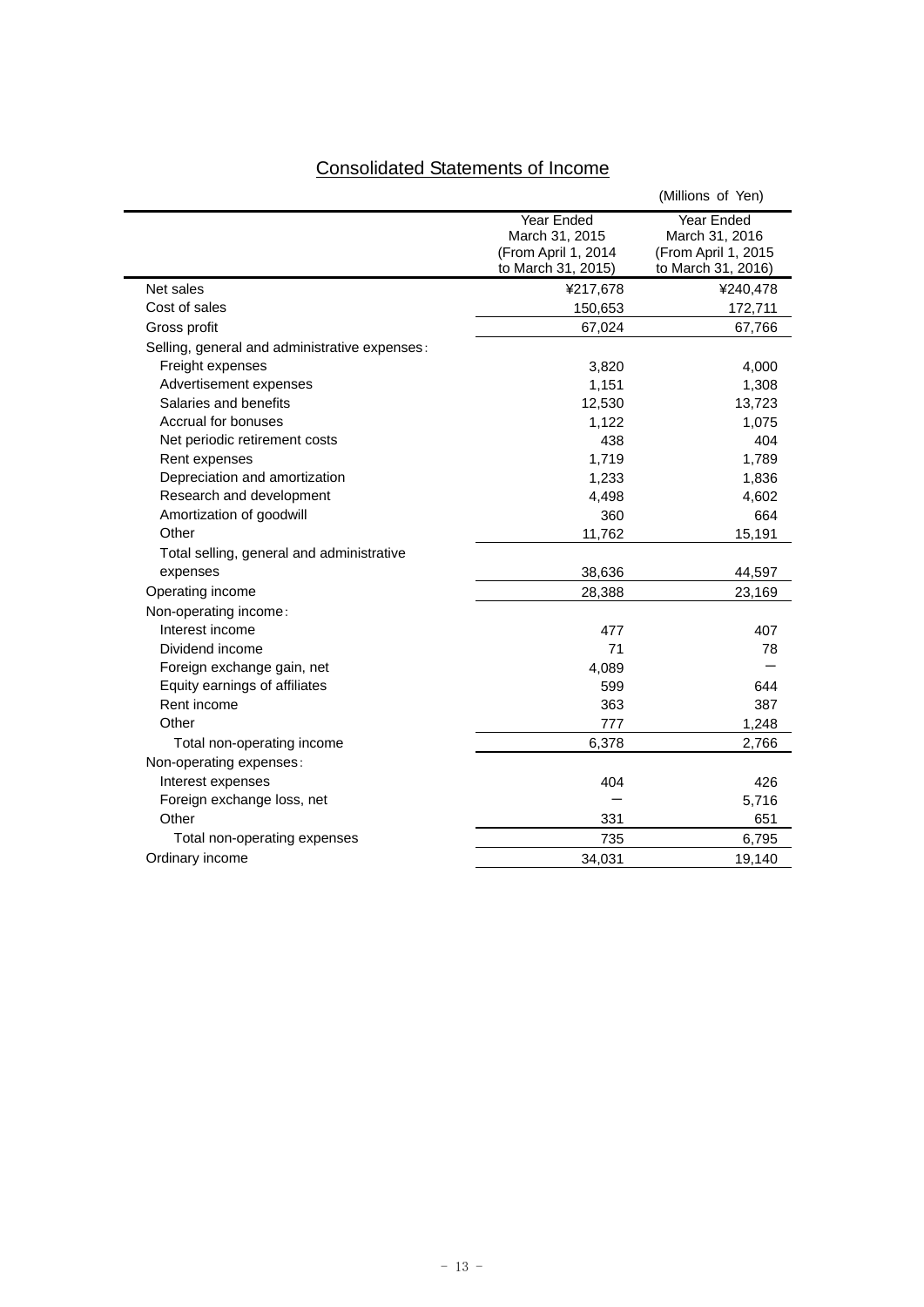|                                                   | Year Ended<br>March 31, 2015<br>(From April 1, 2014<br>to March 31, 2015) | Year Ended<br>March 31, 2016<br>(From April 1, 2015<br>to March 31, 2016) |
|---------------------------------------------------|---------------------------------------------------------------------------|---------------------------------------------------------------------------|
| Extraordinary gain:                               |                                                                           |                                                                           |
| Gain on sales of property, plant and equipment    | 422                                                                       | ¥864                                                                      |
| Total extraordinary gain                          | 22                                                                        | 864                                                                       |
| Extraordinary losses:                             |                                                                           |                                                                           |
| Loss on sales of property, plant and equipment    | 10                                                                        | 73                                                                        |
| Loss on disposal of property, plant and           |                                                                           |                                                                           |
| equipment                                         | 109                                                                       | 318                                                                       |
| Impairment losses                                 | 432                                                                       |                                                                           |
| Other                                             |                                                                           | 0                                                                         |
| Total extraordinary losses                        | 553                                                                       | 392                                                                       |
| Income before income taxes                        | 33,501                                                                    | 19,612                                                                    |
| Income taxes-current                              | 11,595                                                                    | 5,289                                                                     |
| Income taxes-deferred                             | (899)                                                                     | 1,073                                                                     |
| Total income taxes                                | 10,695                                                                    | 6,363                                                                     |
| Net income                                        | 22,805                                                                    | 13,249                                                                    |
| Net income (loss) attributable to non-controlling |                                                                           |                                                                           |
| interests                                         | 99                                                                        | (325)                                                                     |
| Net income attributable to owners of the parent   | 22,705                                                                    | 13,575                                                                    |
|                                                   |                                                                           |                                                                           |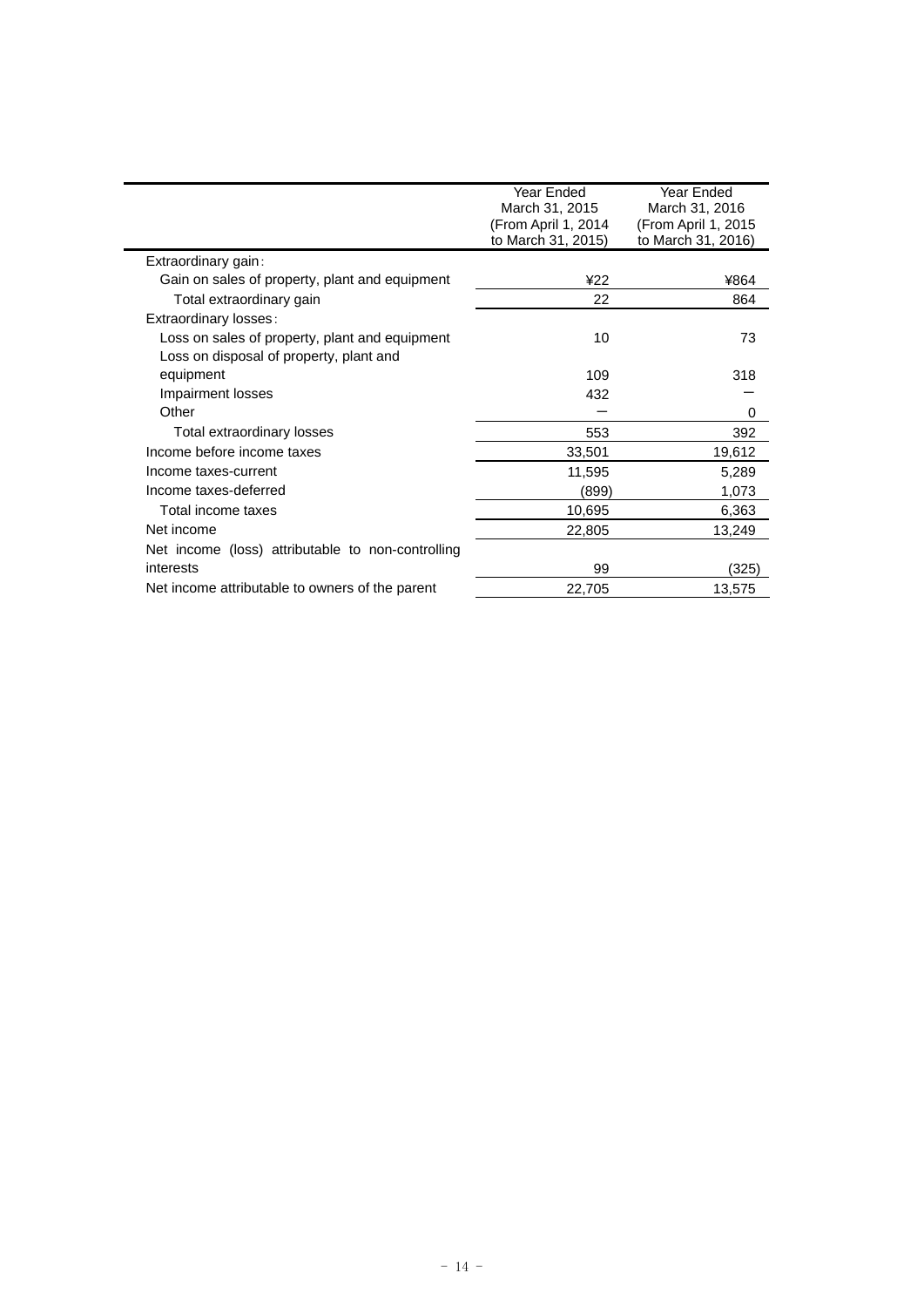| <b>Consolidated Statements of Comprehensive Income</b> |
|--------------------------------------------------------|
|--------------------------------------------------------|

Ē.

|                                                  |                      | (Millions of Yen)    |
|--------------------------------------------------|----------------------|----------------------|
|                                                  | Year Ended           | Year Ended           |
|                                                  | March 31, 2015       | March 31, 2016       |
|                                                  | (From April 1, 2014) | (From April 1, 2015) |
|                                                  | to March 31, 2015)   | to March 31, 2016)   |
| Net income                                       | ¥22,805              | ¥13,249              |
| Other comprehensive income:                      |                      |                      |
| Net unrealized gain (loss) on available-for-sale |                      |                      |
| securities                                       | 516                  | (643)                |
| Foreign currency translation adjustments         | 10,045               | (4,818)              |
| Remeasurements of defined benefit plans          | 529                  | (1,223)              |
| Share of other comprehensive income (loss) of    |                      |                      |
| affiliates accounted under the equity method     | 187                  | (565)                |
| Total other comprehensive income (loss)          | 11,280               | (7,250)              |
| Comprehensive income                             | 34,085               | 5,999                |
| Attributable to:                                 |                      |                      |
| Owners of the parent                             | 33,701               | 6,519                |
| Non-controlling interests                        | 383                  | (520)                |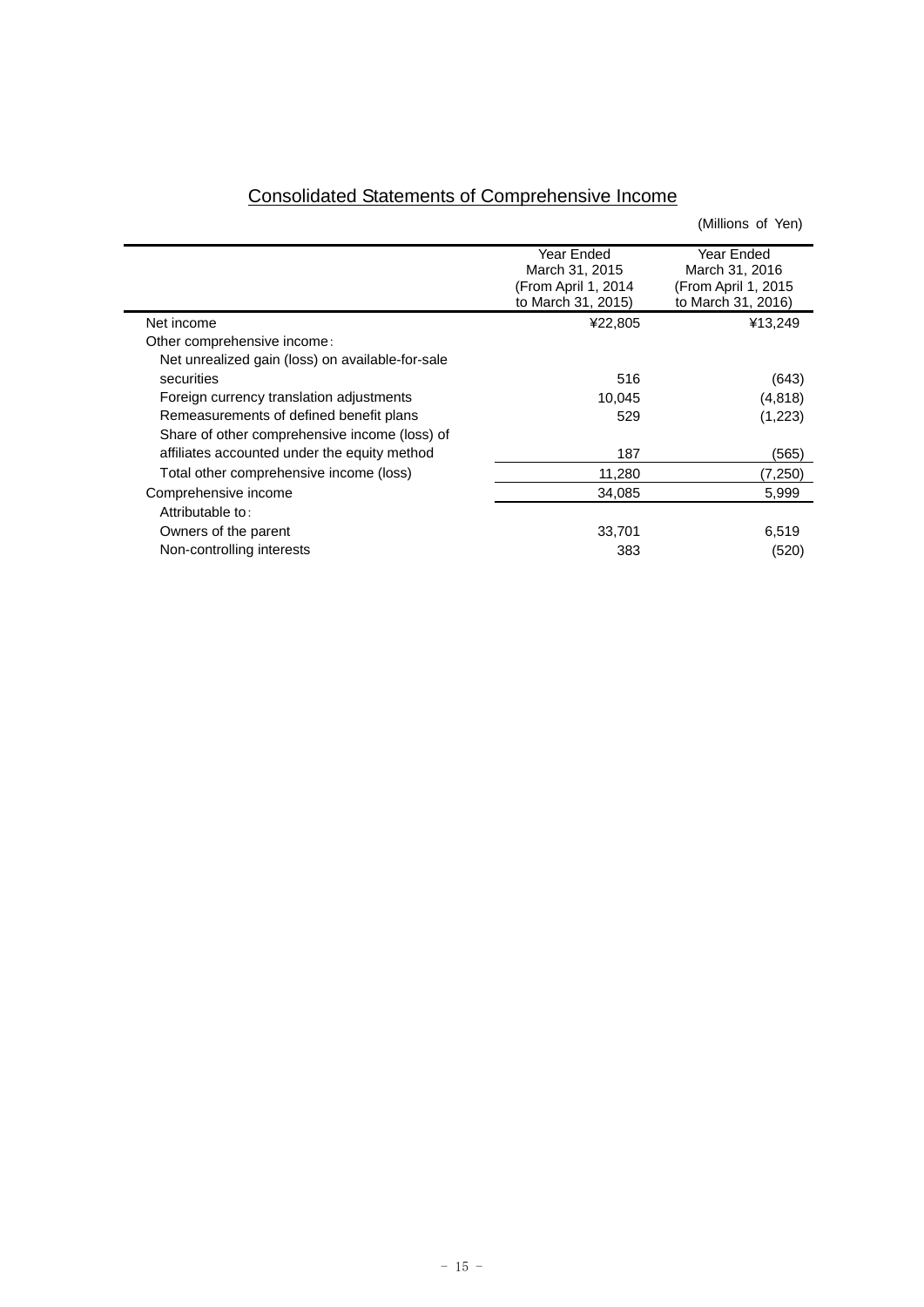|                                        |                                                                           | (Millions of Yen)                                                         |
|----------------------------------------|---------------------------------------------------------------------------|---------------------------------------------------------------------------|
|                                        | Year Ended<br>March 31, 2015<br>(From April 1, 2014<br>to March 31, 2015) | Year Ended<br>March 31, 2016<br>(From April 1, 2015<br>to March 31, 2016) |
| Shareholders' equity                   |                                                                           |                                                                           |
| Common stock                           |                                                                           |                                                                           |
| Beginning balance                      | ¥34,606                                                                   | ¥34,606                                                                   |
| Ending balance                         | 34,606                                                                    | 34,606                                                                    |
| Additional paid-in capital             |                                                                           |                                                                           |
| Beginning balance                      | 44,584                                                                    | 44,584                                                                    |
| Ending balance                         | 44,584                                                                    | 44,584                                                                    |
| Retained earnings                      |                                                                           |                                                                           |
| Beginning balance                      | 141,474                                                                   | 158,463                                                                   |
| Cumulative effect of accounting change | (1, 285)                                                                  |                                                                           |
| Adjusted beginning balance             | 140,189                                                                   | 158,463                                                                   |
| Change in the year:                    |                                                                           |                                                                           |
| Dividends paid                         | (4, 430)                                                                  | (6,962)                                                                   |
| Net income                             | 22,705                                                                    | 13,575                                                                    |
| Total change in the year               | 18,274                                                                    | 6,612                                                                     |
| Ending balance                         | 158,463                                                                   | 165,076                                                                   |
| <b>Treasury stock</b>                  |                                                                           |                                                                           |
| Beginning balance                      | (13, 934)                                                                 | (13, 943)                                                                 |
| Change in the year:                    |                                                                           |                                                                           |
| Purchase of treasury stocks            | (9)                                                                       | (6)                                                                       |
| Total change in the year               | (9)                                                                       | (6)                                                                       |
| Ending balance                         | (13, 943)                                                                 | (13,950)                                                                  |
| Total shareholders' equity             |                                                                           |                                                                           |
| Beginning balance                      | 206,731                                                                   | 223,711                                                                   |
| Cumulative effect of accounting change | (1, 285)                                                                  |                                                                           |
| Adjusted beginning balance             | 205,445                                                                   | 223,711                                                                   |
| Change in the year:                    |                                                                           |                                                                           |
| Dividends paid                         | (4, 430)                                                                  | (6,962)                                                                   |
| Net income                             | 22,705                                                                    | 13,575                                                                    |
| Purchase of treasury stocks            | (9)                                                                       | (6)                                                                       |
| Total change in the year               | 18,265                                                                    | 6,606                                                                     |
| Ending balance                         | 223,711                                                                   | 230,317                                                                   |

# Consolidated Statements of Changes in Net Assets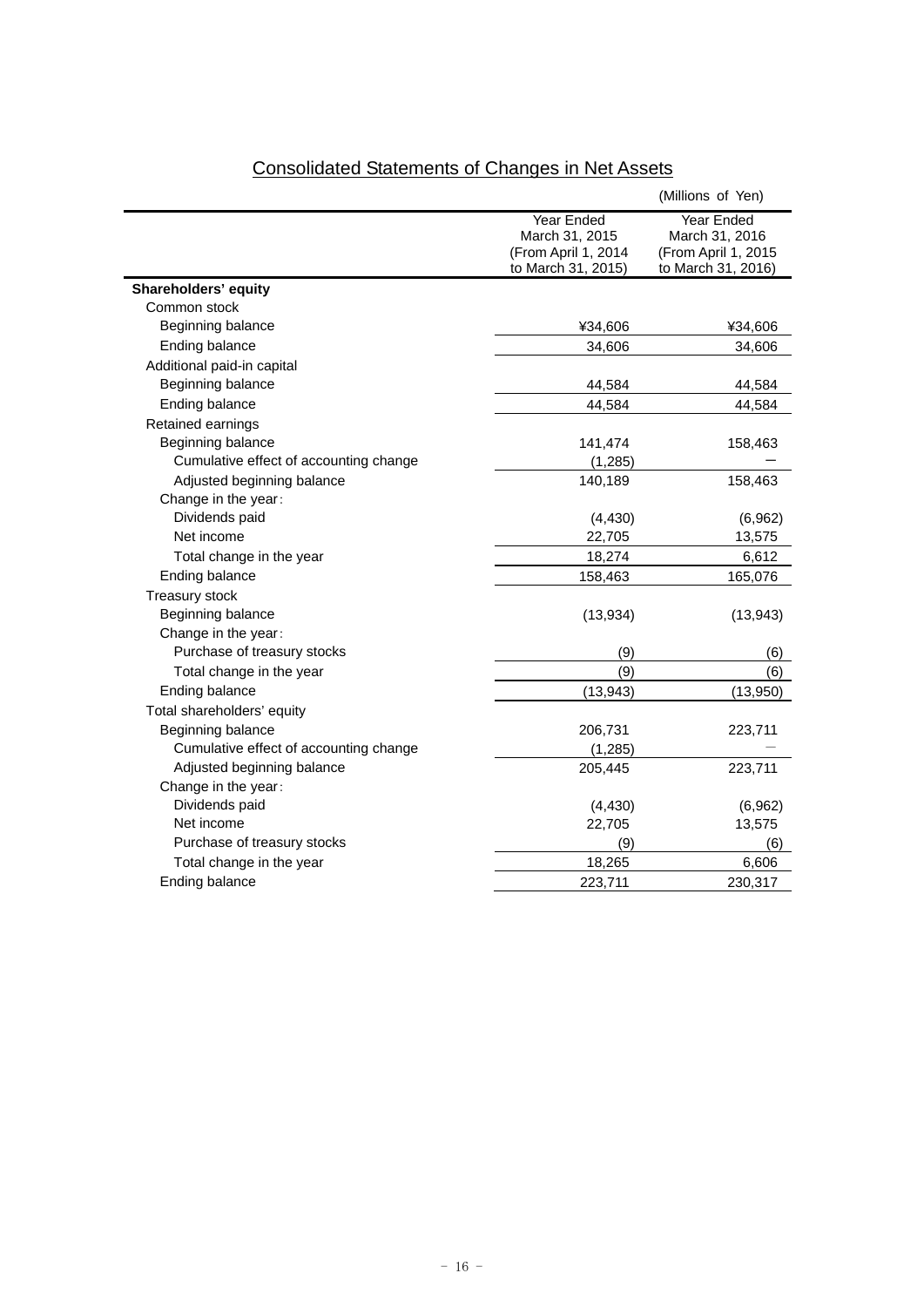|                                           | Year Ended          | Year Ended          |
|-------------------------------------------|---------------------|---------------------|
|                                           | March 31, 2015      | March 31, 2016      |
|                                           | (From April 1, 2014 | (From April 1, 2015 |
|                                           | to March 31, 2015)  | to March 31, 2016)  |
| Other comprehensive income                |                     |                     |
| Net unrealized gain on available-for-sale |                     |                     |
| securities                                |                     |                     |
| Beginning balance                         | ¥801                | ¥1,312              |
| Net change in the year                    |                     |                     |
| Net changes in the items other than       |                     |                     |
| shareholders' equity                      | 510                 | (646)               |
| Total change in the year                  | 510                 | (646)               |
| Ending balance                            | 1,312               | 665                 |
| Foreign currency translation adjustments  |                     |                     |
| Beginning balance                         | 12,930              | 22,940              |
| Net change in the year                    |                     |                     |
| Net changes in the items other than       |                     |                     |
| shareholders' equity                      | 10,010              | (5, 181)            |
| Total change in the year                  | 10,010              | (5, 181)            |
| Ending balance                            | 22,940              | 17,759              |
| Remeasurements of defined benefit plans   |                     |                     |
| Beginning balance                         | (632)               | (166)               |
| Net change in the year                    |                     |                     |
| Net changes in the items other than       |                     |                     |
| shareholders' equity                      | 466                 | (1, 227)            |
| Total change in the year                  | 466                 | (1, 227)            |
| Ending balance                            | (166)               | (1, 394)            |
| Total other comprehensive income          |                     |                     |
| Beginning balance                         | 13,099              | 24,086              |
| Net change in the year                    |                     |                     |
| Net changes in the items other than       |                     |                     |
| shareholders' equity                      | 10,986              | (7,055)             |
| Total change in the year                  | 10,986              | (7,055)             |
| Ending balance                            | 24,086              | 17,030              |
| <b>Non-controlling interests</b>          |                     |                     |
| Beginning balance                         | 2,317               | 2,701               |
| Net change in the year                    |                     |                     |
| Net changes in the items other than       |                     |                     |
| shareholders' equity                      | 383                 | 490                 |
| Total change in the year                  | 383                 | 490                 |
| Ending balance                            | 2,701               | 3,192               |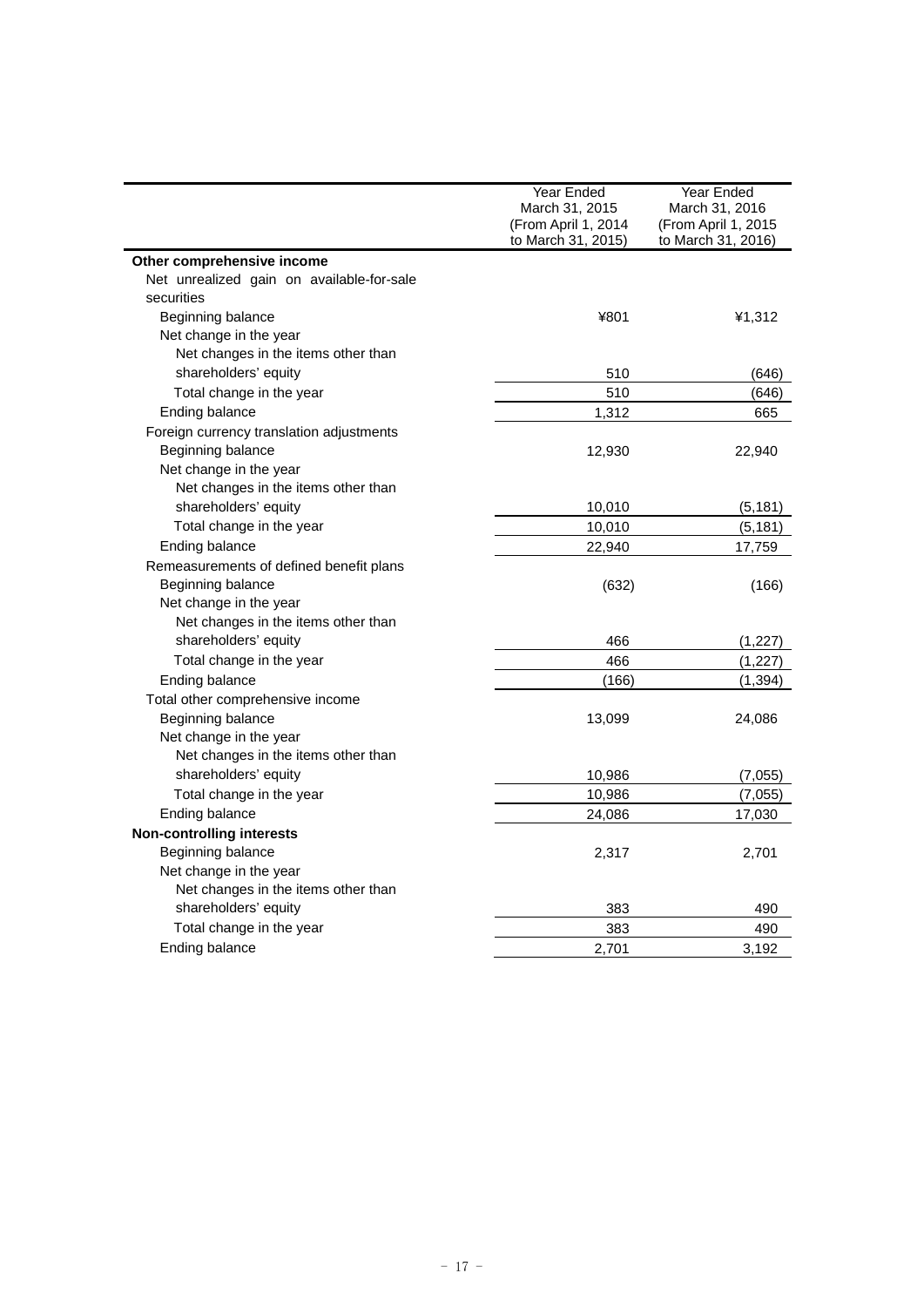|                                        | Year Ended<br>March 31, 2015 | Year Ended<br>March 31, 2016 |
|----------------------------------------|------------------------------|------------------------------|
|                                        | (From April 1, 2014          | (From April 1, 2015)         |
|                                        | to March 31, 2015)           | to March 31, 2016)           |
| <b>Total net assets</b>                |                              |                              |
| Beginning balance                      | 222,148                      | 250,498                      |
| Cumulative effect of accounting change | (1,285)                      |                              |
| Adjusted beginning balance             | 220,862                      | 250,498                      |
| Change in the year:                    |                              |                              |
| Dividends paid                         | (4, 430)                     | (6,962)                      |
| Net income                             | 22.705                       | 13.575                       |
| Purchase of treasury stocks            | (9)                          | (6)                          |
| Net changes in the items other than    |                              |                              |
| shareholders' equity                   | 11,370                       | (6, 565)                     |
| Total change in the year               | 29,636                       | 41                           |
| Ending balance                         | 250,498                      | 250,540                      |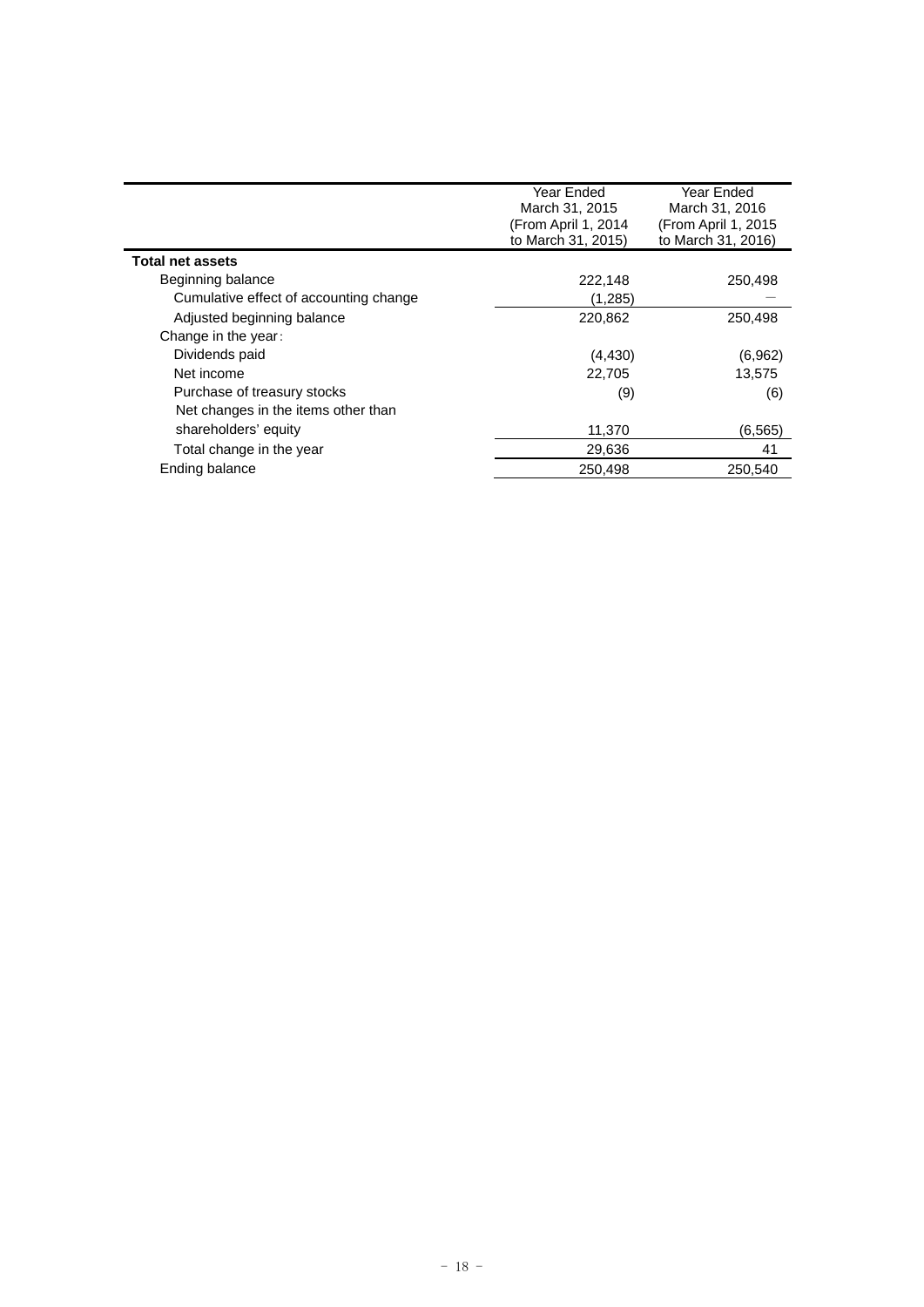|                                                 |                                                                           | (Millions of Yen)                                                         |
|-------------------------------------------------|---------------------------------------------------------------------------|---------------------------------------------------------------------------|
|                                                 | Year Ended<br>March 31, 2015<br>(From April 1, 2014<br>to March 31, 2015) | Year Ended<br>March 31, 2016<br>(From April 1, 2015<br>to March 31, 2016) |
| Cash flows from operating activities:           |                                                                           |                                                                           |
| Income before income taxes                      | ¥33,501                                                                   | ¥19,612                                                                   |
| Depreciation and amortization                   | 11,567                                                                    | 13,643                                                                    |
| Impairment losses                               | 432                                                                       |                                                                           |
| Loss (gain) on sale/disposal of property, plant |                                                                           |                                                                           |
| and equipment                                   | 104                                                                       | (472)                                                                     |
| Increase in provisions                          | 242                                                                       | 13                                                                        |
| Increase in net defined benefit liability       | 99                                                                        | 75                                                                        |
| Interest and dividend income                    | (548)                                                                     | (485)                                                                     |
| Interest expenses                               | 404                                                                       | 426                                                                       |
| Foreign exchange loss (gain)                    | (4,460)                                                                   | 2,659                                                                     |
| Equity in earnings of affiliates                | (599)                                                                     | (644)                                                                     |
| Amortization of goodwill                        | 360                                                                       | 664                                                                       |
| Increase in trade receivables                   | (8, 491)                                                                  | (1, 318)                                                                  |
| Increase in inventories                         | (2, 430)                                                                  | (3,386)                                                                   |
| Increase in trade payables                      | 2,643                                                                     | 1,094                                                                     |
| Other                                           | 491                                                                       | 992                                                                       |
| Subtotal                                        | 33,317                                                                    | 32,875                                                                    |
| Interest and dividend received                  | 524                                                                       | 504                                                                       |
| Interest paid                                   | (447)                                                                     | (508)                                                                     |
| Income taxes paid                               | (10,009)                                                                  | (13, 117)                                                                 |
| Net cash provided by operating activities       | 23,384                                                                    | 19,753                                                                    |
| Cash flows from investing activities:           |                                                                           |                                                                           |
| Purchase of property, plant and equipment       | (9, 445)                                                                  | (15, 522)                                                                 |
| Proceeds from sale of property, plant and       |                                                                           |                                                                           |
| equipment                                       | 198                                                                       | 1,743                                                                     |
| Purchase of investments in securities           | (427)                                                                     | (67)                                                                      |
| Increase in loans receivable                    | (7)                                                                       | (11)                                                                      |
| Collection on loans                             | 1,026                                                                     |                                                                           |
| Purchase of a newly consolidated subsidiary's   |                                                                           |                                                                           |
| shares                                          |                                                                           | (24, 379)                                                                 |
| Payment for a business transfer                 |                                                                           | (24, 161)                                                                 |
| Payment for insurance reserves                  |                                                                           | (671)                                                                     |
| Other                                           | (58)                                                                      | 385                                                                       |
| Cash flows used in investing activities         | (8, 714)                                                                  | (62, 685)                                                                 |

# Consolidated Statements of Cash Flows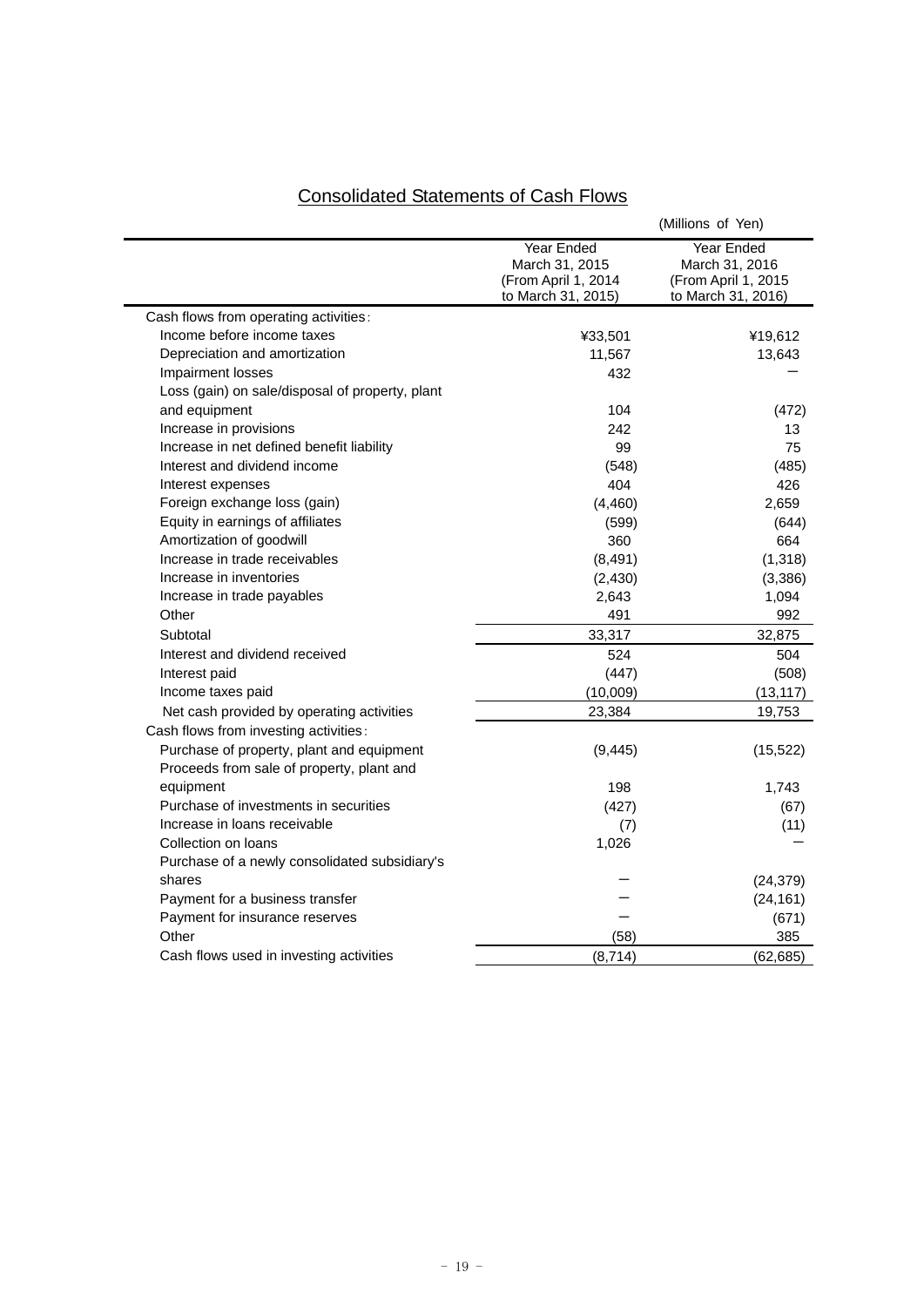|                                                  | Year Ended          | Year Ended          |
|--------------------------------------------------|---------------------|---------------------|
|                                                  | March 31, 2015      | March 31, 2016      |
|                                                  | (From April 1, 2014 | (From April 1, 2015 |
|                                                  | to March 31, 2015)  | to March 31, 2016)  |
| Cash flows from financing activities:            |                     |                     |
| Proceeds from long-term bank loans               | ¥10,000             | ¥22,534             |
| Redemption of bonds                              | (10,000)            | (7,000)             |
| Proceeds from issuance of bonds                  |                     | 10,000              |
| Dividends paid                                   | (4, 425)            | (6,953)             |
| Proceeds from non-controlling shareholders       |                     | 1,011               |
| Dividends paid to non-controlling shareholders   | (24)                |                     |
| Purchase of treasury stocks                      | (9)                 |                     |
| Proceeds from sale of treasury stocks            |                     |                     |
| Repayments of lease obligations                  | (283)               | (321)               |
| Payment for additional purchases of a            |                     |                     |
| subsidiary shares                                |                     | (10)                |
| Net cash provided by (used in) financing         |                     |                     |
| activities                                       | (4, 742)            | 19,252              |
| Foreign currency translation adjustments on cash |                     |                     |
| and cash equivalents                             | 6,968               | (4, 596)            |
| Net increase (decrease) in cash and cash         |                     |                     |
| equivalents                                      | 16,896              | (28, 275)           |
| Cash and cash equivalents, beginning of the year | 138,343             | 155,239             |
| Cash and cash equivalents, end of the year       | 155,239             | 126,964             |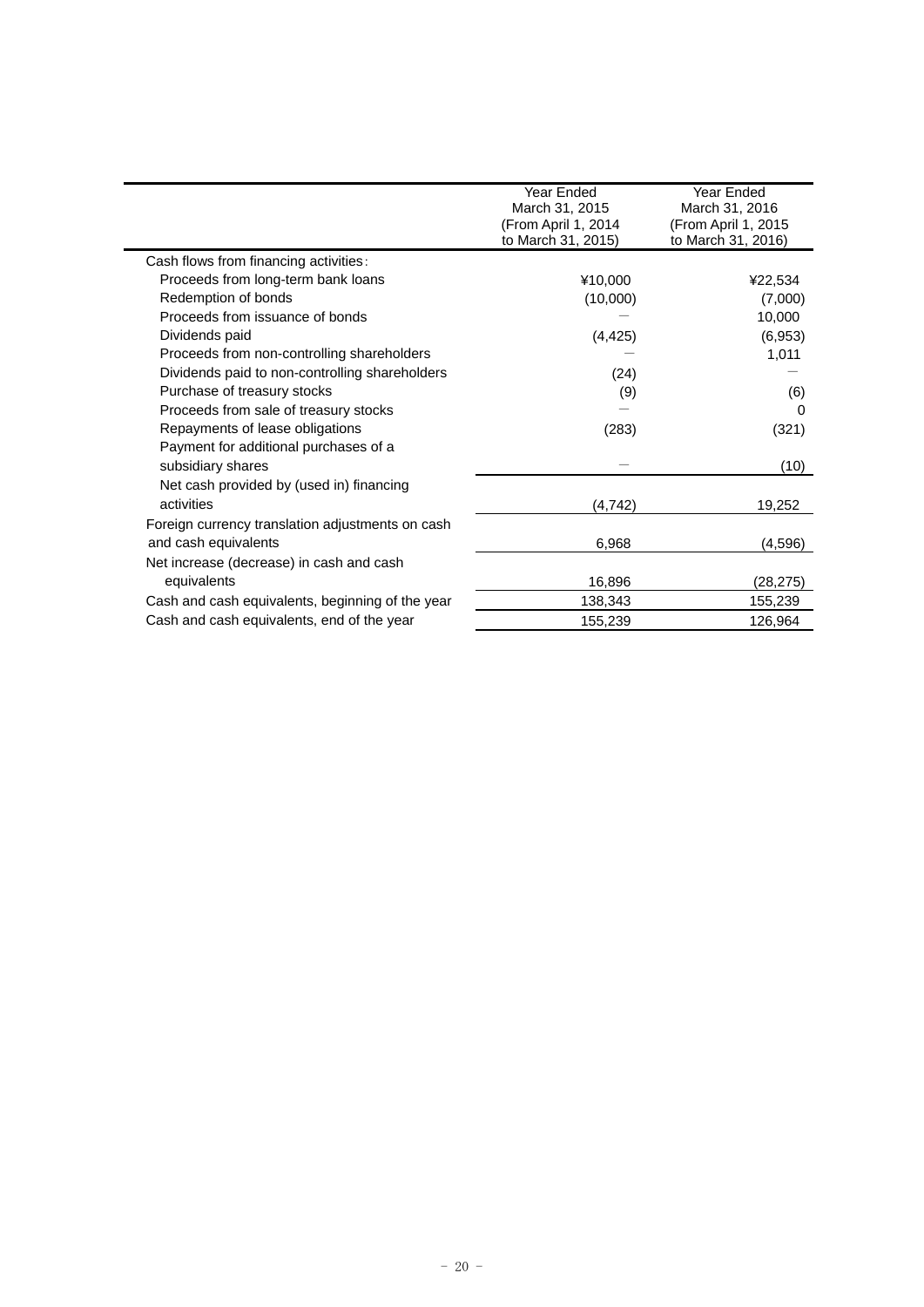# **Segment Information**

THK's reportable segments are components of THK Group for which respective financial information is separately available. Operating results of each segment is reviewed periodically by the Board of Directors to determine allocation of operating resources and evaluate its performance.

THK Group's main products are machinery parts such as LM (linear motion) guides and ball screws, and transportation equipment-related parts such as link balls and suspension ball joints. In each country, local subsidiaries establish its comprehensive business strategies and conduct their business activities in a similar way that THK and domestic subsidiaries do in Japan.

Therefore, the reportable segment information consists of the five geographical segments, namely; (1) Japan, (2) The Americas (the United States and other), (3) Europe (Germany, the United Kingdom, Netherlands, and other), (4) China, and (5) Other (Taiwan, Singapore, and other) based on the Group's production/sales structure.

Segment income is computed based on operating income. The reportable segment information is prepared under the same accounting policies as those used in consolidation. Inter-segment sales and transfer are stated at amounts based on their fair market values. All adjustments in the following tables are intersegment elimination on consolidation.

|                      |          |          |         |         |         |               | (Millions of Yen) |
|----------------------|----------|----------|---------|---------|---------|---------------|-------------------|
|                      |          | The      |         |         |         | Adjust        | Consoli           |
|                      | Japan    | Americas | Europe  | China   | Other   | -ments        | -dated            |
| Sales to customers   | ¥121,857 | ¥34,642  | ¥20,191 | ¥28,275 | ¥12,710 | $\frac{1}{2}$ | ¥217,678          |
| Inter-segment        | 46,249   | 30       | 33      | 4,248   | 1,153   | (51, 714)     |                   |
| Total                | 168,106  | 34,673   | 20,225  | 32,523  | 13,864  | (51, 714)     | 217,678           |
| Operating income     | 25,111   | 1,534    | 1,350   | 456     | 1,293   | (1,358)       | 28,388            |
| Assets               | 325,681  | 60,018   | 25,929  | 73,389  | 20,160  | (131, 567)    | 373,610           |
| Other items          |          |          |         |         |         |               |                   |
| Depreciation and     |          |          |         |         |         |               |                   |
| amortization         | 5,274    | 1,381    | 499     | 3,820   | 387     | 205           | 11,567            |
| Amortization of      |          |          |         |         |         |               |                   |
| qoodwill             | 61       |          |         |         | 298     |               | 360               |
| Investments to       |          |          |         |         |         |               |                   |
| affiliates accounted |          |          |         |         |         |               |                   |
| under the equity     |          |          |         |         |         |               |                   |
| method               | 4,442    |          |         |         |         |               | 4,442             |
| Capital expenditures | 3,695    | 1,639    | 144     | 4,047   | 630     | (302)         | 9,855             |

### **For the year ended March 31, 2015 (April 1, 2014 to March 31, 2015)**

 *(Note) All adjustments are intercompany elimination.*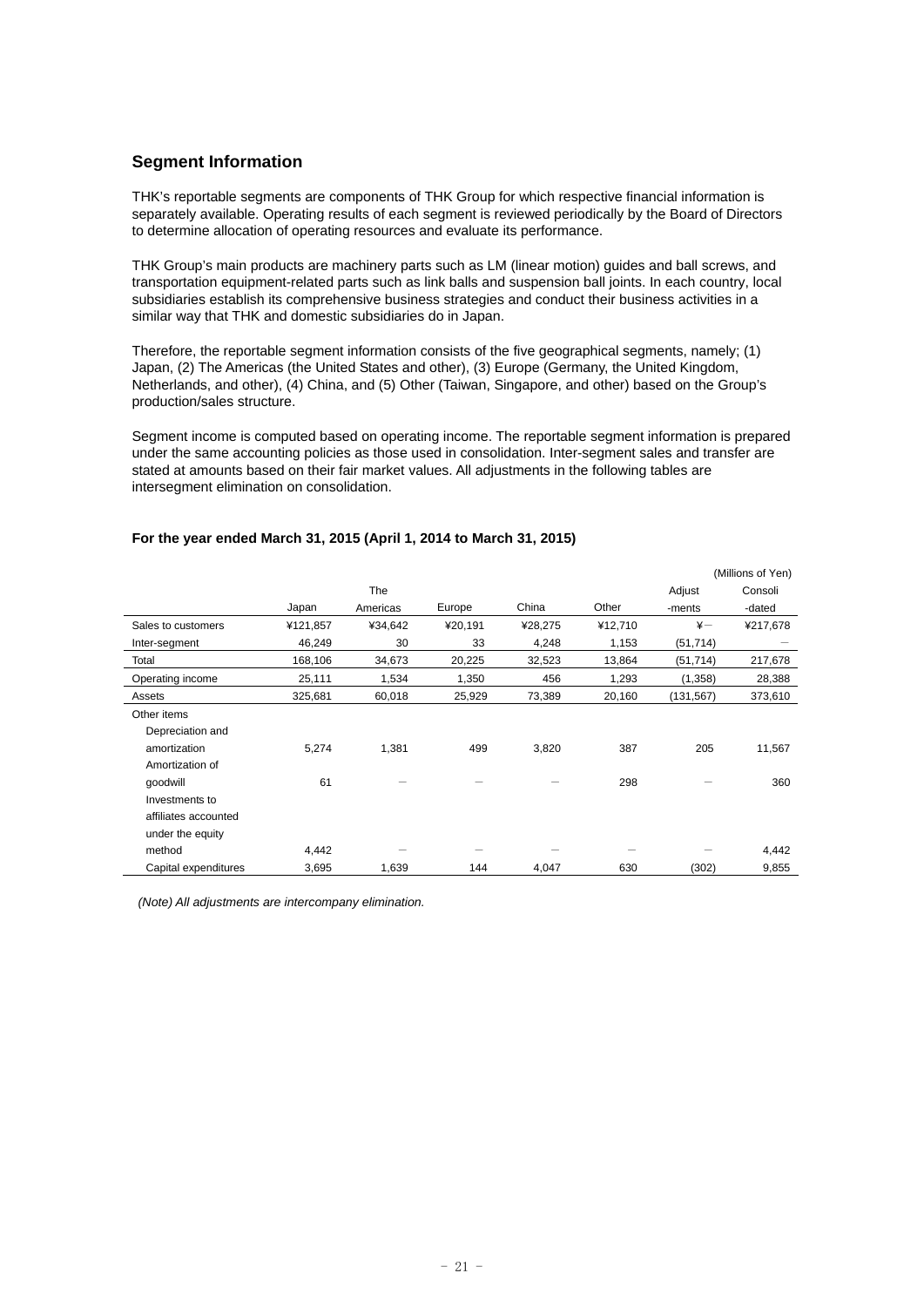|                         |          |            |         |          |         |               | (Millions of Yen) |
|-------------------------|----------|------------|---------|----------|---------|---------------|-------------------|
|                         |          | <b>The</b> |         |          |         | Adjust        | Consoli           |
|                         | Japan    | Americas   | Europe  | China    | Other   | -ments        | -dated            |
| Sales to customers      | ¥118,851 | ¥49,491    | ¥31,223 | ¥28,173  | ¥12,738 | $\frac{1}{2}$ | ¥240,478          |
| Inter-segment           | 41,287   | 17         | 26      | 5,831    | 1,352   | (48, 516)     |                   |
| Total                   | 160,138  | 49,509     | 31,249  | 34,005   | 14,091  | (48, 516)     | 240,478           |
| Operating income (loss) | 19,719   | 2,096      | 632     | (1, 344) | 1,267   | 797           | 23,169            |
| Assets                  | 348,106  | 88,686     | 65,047  | 65,747   | 14,502  | (174, 281)    | 407,808           |
| Other items             |          |            |         |          |         |               |                   |
| Depreciation and        |          |            |         |          |         |               |                   |
| amortization            | 5,644    | 2,272      | 1,019   | 4,437    | 447     | (177)         | 13,643            |
| Amortization of         |          |            |         |          |         |               |                   |
| goodwill                | 61       | 58         | 231     |          | 312     |               | 664               |
| Investments to          |          |            |         |          |         |               |                   |
| affiliates accounted    |          |            |         |          |         |               |                   |
| under the equity        |          |            |         |          |         |               |                   |
| method                  | 4,312    |            |         |          |         |               | 4,312             |
| Capital expenditures    | 10,686   | 18,383     | 5,319   | 3,272    | 496     | 522           | 38,680            |

# **For the year ended March 31, 2016 (April 1, 2015 to March 31, 2016)**

*(Note) Adjustments of operating income (loss) of ¥797 million consist of ¥2,285 million of intercompany elimination and ¥(1,487) million of corporate expenses not allocable to a specific segment. Such expenses are mainly comprised of selling, general and administrative expenses.*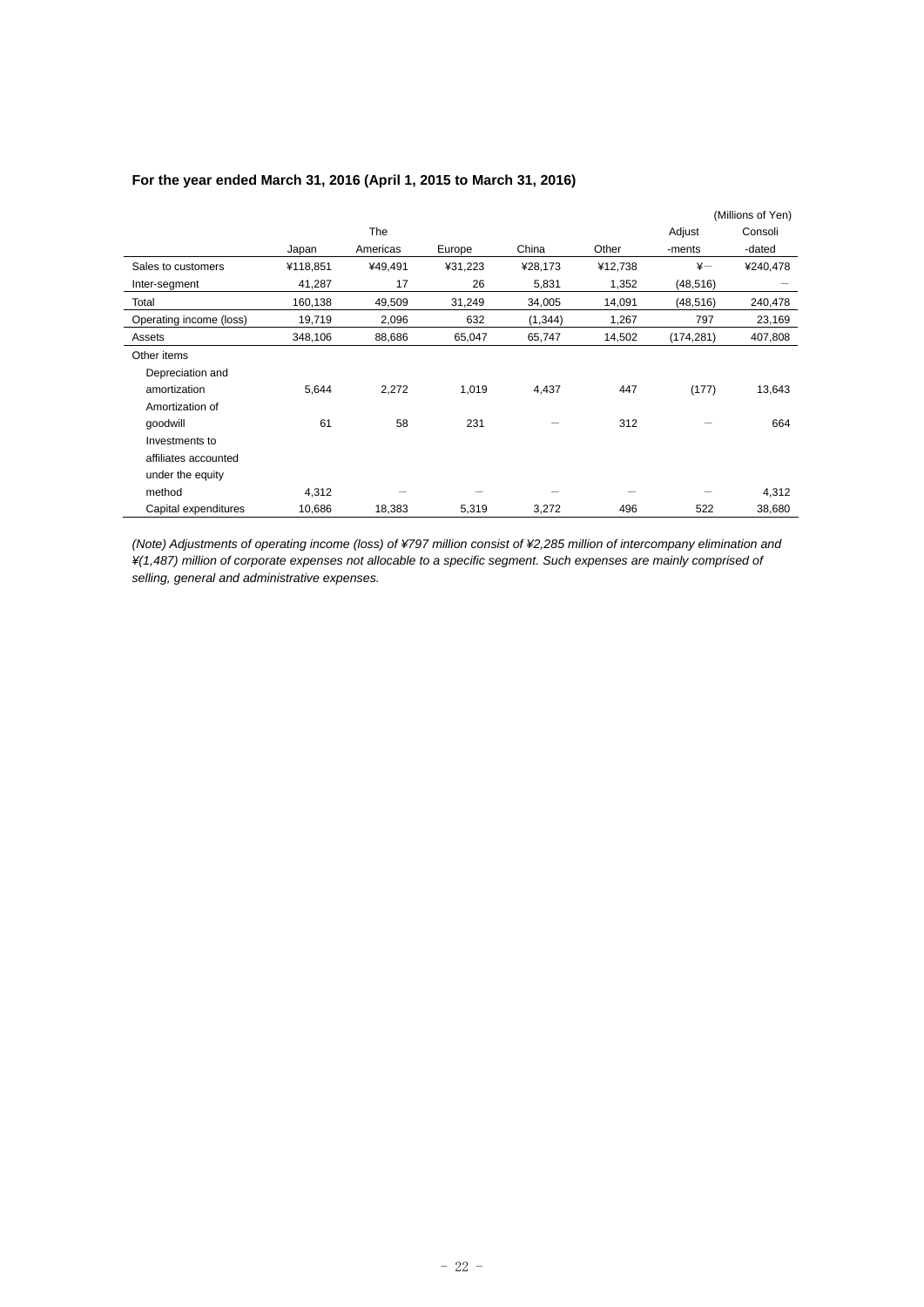# **Business combinations**

(Business combination through acquisition)

- 1. Outline of the business combination
- (1) Name of acquiree and nature of acquired business
- ・Name of acquiree: TRW-DAS. a. s.
- ・Transferred from: TRW Automotive Inc.
- ・Nature of business: The L&S (linkage and suspension) business

(2) Reasons of the business combination

To establish global-level business foundations including Asia and Pacific regions by expanding operating functions of development, production and sales in Europe and North America

(3) Date of the business combination August 31, 2015

(4) Legal form of the business combination Stock acquisition and business transfer for cash

(5) Name of the companies after the business combination

- ・ THK RHYTHM AUTOMOTIVE MICHIGAN CORPORATION
- ・ THK RHYTHM AUTOMOTIVE CANADA LIMITED
- ・ THK RHYTHM AUTOMOTIVE GmbH
- ・ THK RHYTHM AUTOMOTIVE CZECH a. s.

(6) Ratio of voting rights acquired

100%

#### (7) Main reason to determine the acquirees

Because THK paid cash consideration to acquire the subsidiary shares and the transferred business

2. Period of the acquired business incorporated in the consolidated financial statements From September 1, 2015 to December 31, 2015

3. Acquisition cost of the acquiree and the transferred business and its breakdown Consideration: cash and bank deposits **EXECON REGISTER** 49,330 million Acquisition cost 49,330 million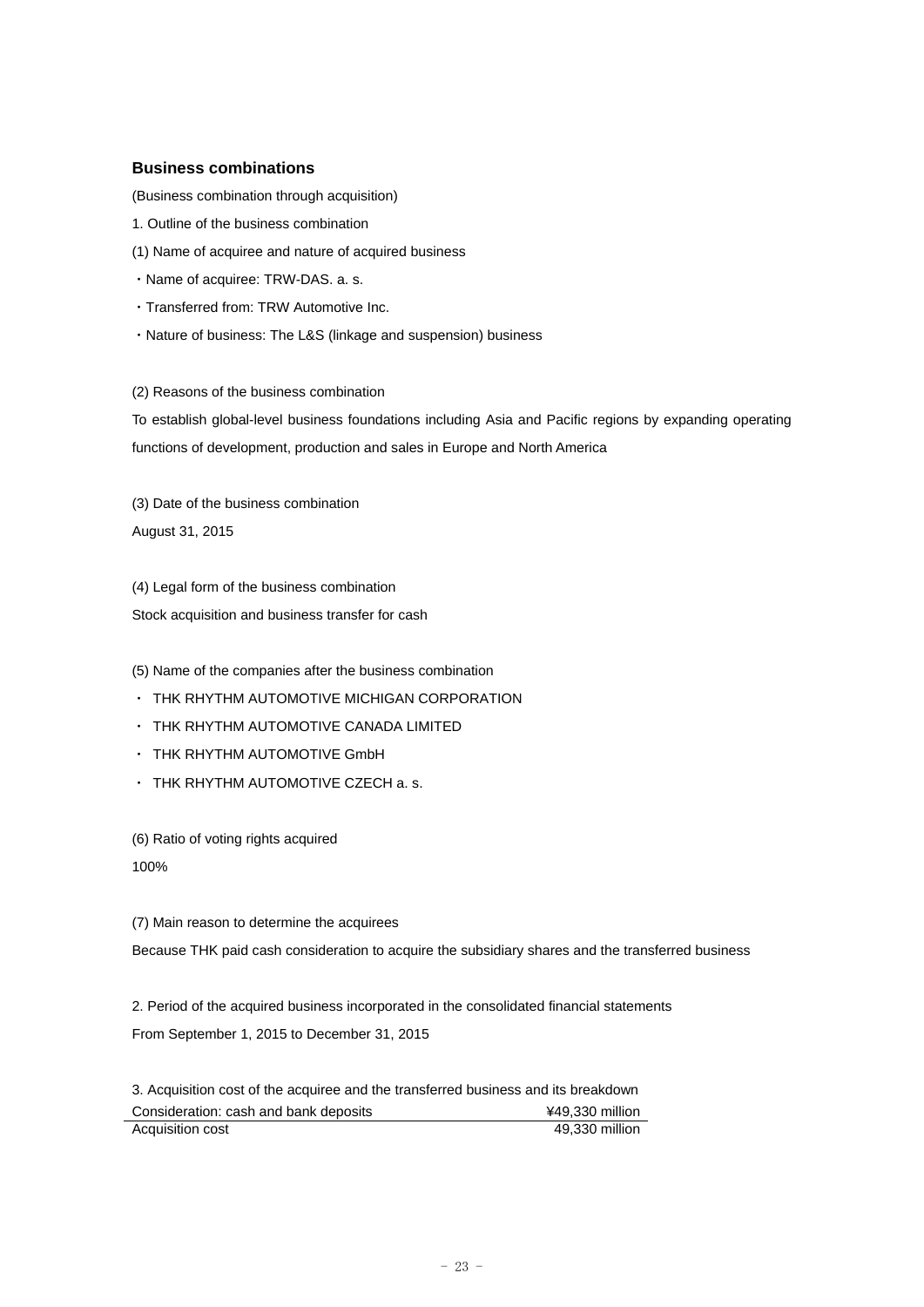4. Amount of goodwill recognized, basis for recognition, method and period of amortization

(1) Amount of goodwill recognized

¥13,235 million

(2) Basis for recognition

The goodwill mainly represents the excess earning power anticipated through the future business development.

(3) Method and period of amortization

Straight-line method over 15 years

5. Assets acquired and liabilities assumed

| Current assets             | ¥12.644 million |
|----------------------------|-----------------|
| Fixed assets               | 34,988 million  |
| Total assets               | 47.632 million  |
| <b>Current liabilities</b> | 8.833 million   |
| Non-current liabilities    | 2.702 million   |
| <b>Total liabilities</b>   | 11,536 million  |

6. Amount allocated to intangible assets other than goodwill and its breakdown including weighted-average

amortization periods

| Nature of assets                      | Amount                   | Amortization period |
|---------------------------------------|--------------------------|---------------------|
| Customer relationships-related assets | ¥20,097 million 13 years |                     |
| Technology-related assets             | 683 million 10 years     |                     |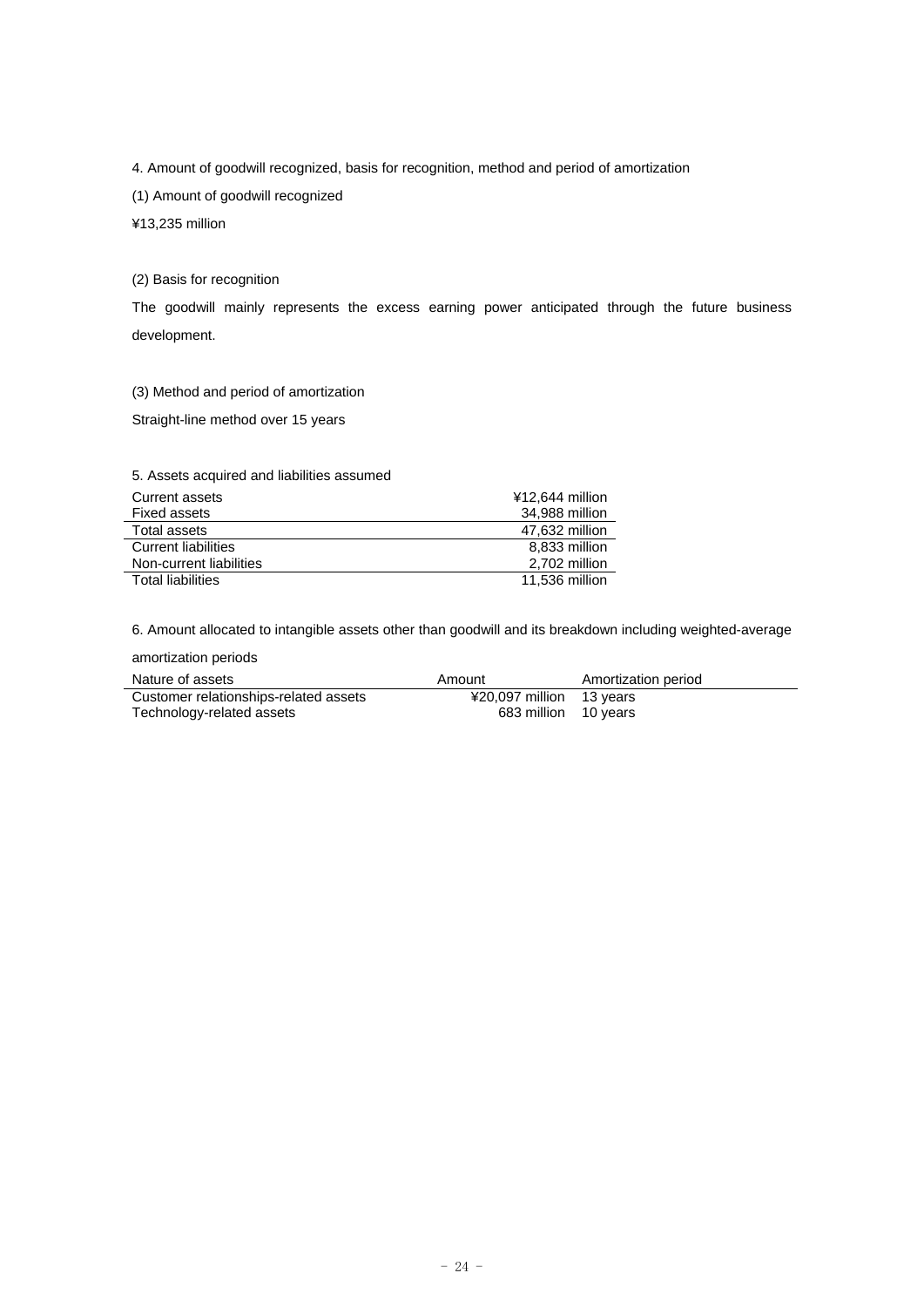# **Appointment/resignation of directors**

- 1、 Appointment/resignation of representative(as of June 18,2016) Not applicable
- 2、 New nominees of Directors and retiring Auditors
	- ① Directors and Audit and Supervisory Committee Members

|                        |                                                                              | Scheduled position           |
|------------------------|------------------------------------------------------------------------------|------------------------------|
| Name                   | <b>Current position</b>                                                      | in the THK Group             |
| Masaaki Kainosho       | Outside Director of THK CO., LTD.                                            | Outside Director who is      |
|                        |                                                                              | Audit and Supervisory        |
|                        |                                                                              | <b>Committee Member</b>      |
| Masakatsu Hioki        | Outside Director of THK CO., LTD.                                            | Outside Director who is      |
|                        |                                                                              | Audit and Supervisory        |
|                        |                                                                              | <b>Committee Member</b>      |
| Tomitoshi              | <b>Certified Public Accountant</b>                                           | Outside Director who is      |
| Omura                  |                                                                              | Audit and Supervisory        |
|                        |                                                                              | <b>Committee Member</b>      |
| (2)                    | Substitute of Outside Director who is Audit and Supervisory Committee Member |                              |
|                        |                                                                              |                              |
|                        |                                                                              | Scheduled position           |
| Name                   | <b>Current position</b>                                                      | in the THK Group             |
| Tetsuro                | Lawyer                                                                       | Substitute of Outside        |
| Toriumi                |                                                                              | Director who is Audit and    |
|                        |                                                                              | <b>Supervisory Committee</b> |
|                        |                                                                              | Member                       |
| 3<br>Retiring auditors |                                                                              |                              |
|                        |                                                                              | Scheduled position           |
| <b>Name</b>            | <b>Current position</b>                                                      | in the THK Group             |
| Hideyuki Kiuchi        | <b>Standing Auditor</b>                                                      | <b>Audit and Supervisory</b> |
|                        |                                                                              | <b>Committee Secretary</b>   |
| Kazunori Igarashi      | <b>Standing Auditor</b>                                                      | Audit and Supervisory        |
|                        |                                                                              | <b>Committee Secretary</b>   |
|                        |                                                                              |                              |
| Shizuo Watanabe        | <b>Outside Auditor</b>                                                       |                              |
|                        |                                                                              |                              |
| Masatake Yone          | <b>Outside Auditor</b>                                                       |                              |

Both H,Kiuchi and K,Igarashi will continue to serve as Audit and Supervisory Committee secretaries